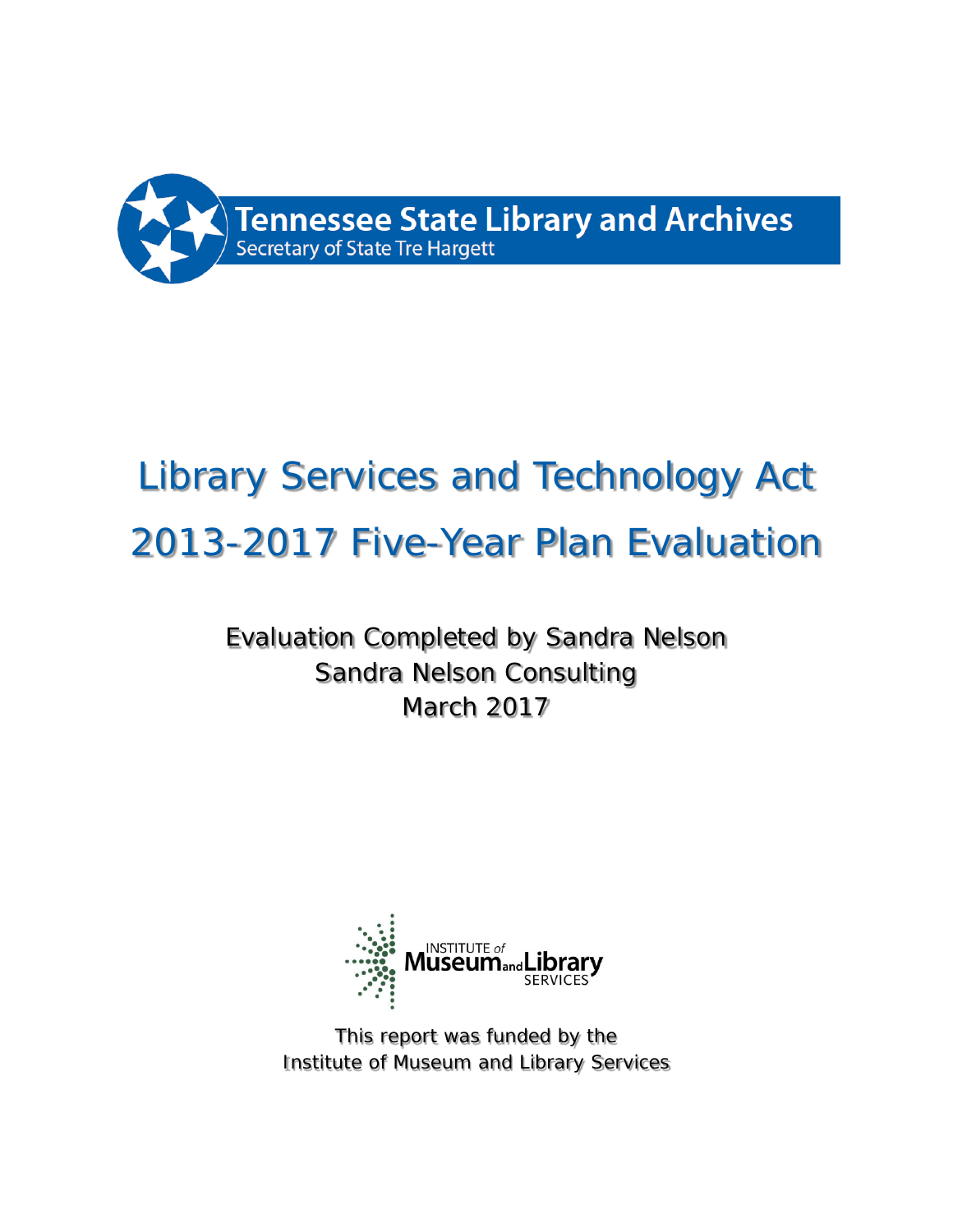# **Table of Contents**

| <b>Evaluation Summary</b>                                                         |
|-----------------------------------------------------------------------------------|
|                                                                                   |
|                                                                                   |
|                                                                                   |
| A. Retrospective Questions                                                        |
| A-1. Progress toward Reading Each of the Three Goals in the Five-Year Plan6       |
|                                                                                   |
|                                                                                   |
|                                                                                   |
|                                                                                   |
|                                                                                   |
|                                                                                   |
|                                                                                   |
| 7. Interlibrary Loan Assistance: Group Access Capability (GAC)  13                |
| 8. Tennessee Library for the Blind and Physically Handicapped  14                 |
|                                                                                   |
|                                                                                   |
|                                                                                   |
|                                                                                   |
|                                                                                   |
| 3. Technology Enhancements for TSLA's Public Library Support System 19            |
|                                                                                   |
|                                                                                   |
|                                                                                   |
| <b>B.</b> Process Questions                                                       |
| B-1. How Data from Old and New State Program Reports and Elsewhere Was Used to    |
|                                                                                   |
|                                                                                   |
| B-3. What LSTA Data Has Been Shared, How Has It Been Shared, and with Whom Has It |
|                                                                                   |
|                                                                                   |
| C. Methodology Questions                                                          |
| C-2. Statistical and Qualitative Evaluation Methods Used to Conduct the Five-Year |
|                                                                                   |
|                                                                                   |
|                                                                                   |
|                                                                                   |
| Appendices                                                                        |
|                                                                                   |
|                                                                                   |
|                                                                                   |
|                                                                                   |

<u> 1989 - Jan Barnett, fransk politiker</u>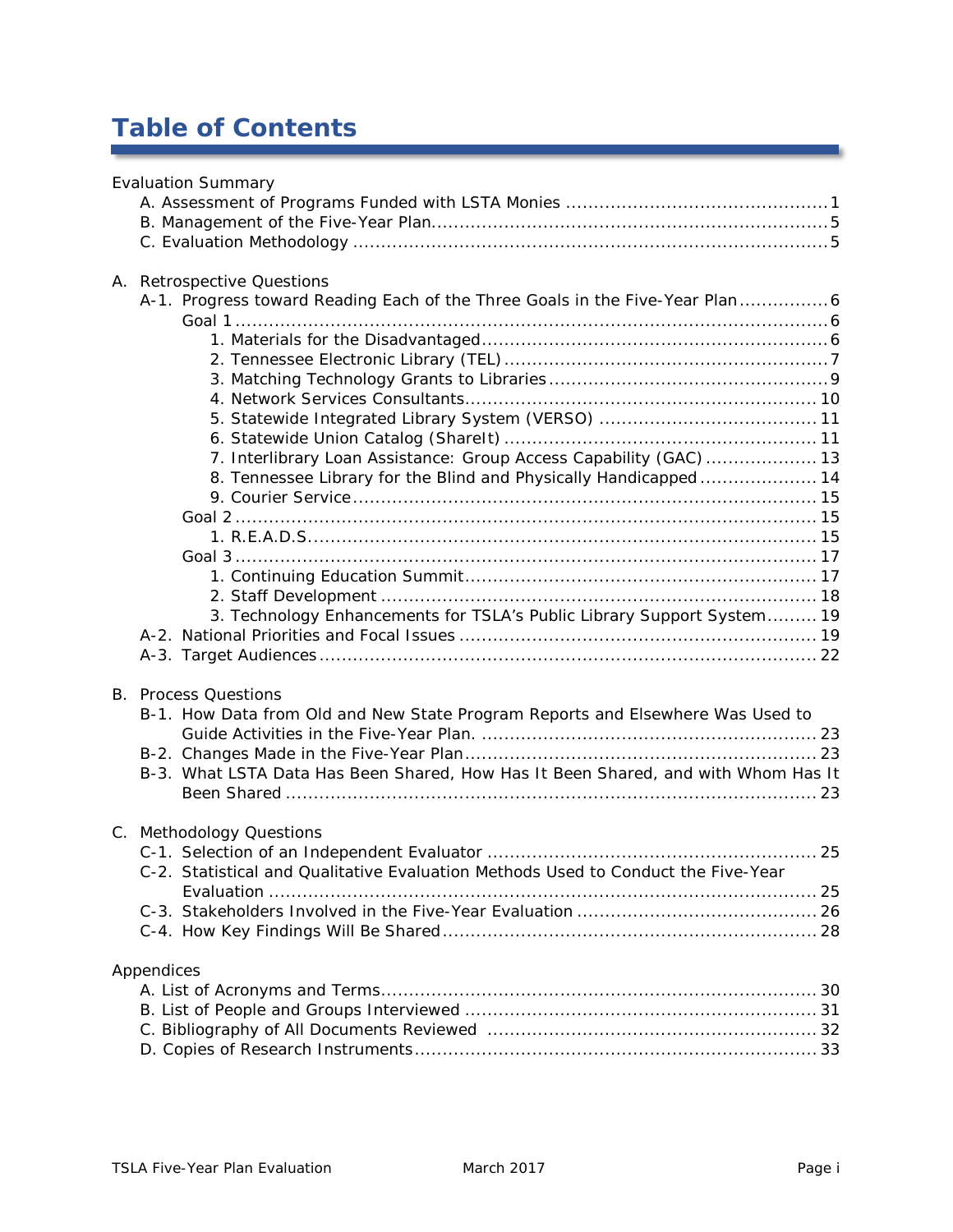# **Evaluation Summary**

This report includes an assessment of the programs funded by the Library Services and Technology Act (LSTA) monies that were awarded to the Tennessee State Library and Archives (TSLA) to support the goals of the TSLA's Five-Year Plan, the *Library Services and* 

*Technology Act Plan 2013-2017*. LSTA awards can be expended over a two-year period and TSLA typically spends LSTA monies during the second year of the award. Therefore, while this report covers the LSTA programs supported by the LSTA funds awarded in Federal Fiscal Year (FFY) 13, FFY 14, and FFY 15, those funds were expended in FFY 2014, FFY 2015, and FFY 2016.

**"The Tennessee State Library and Archives has been able to expand and enhance services to local libraries across our state with the help of LSTA funding." – Tre Hargett, Secretary of State**

This introduction has been divided into three parts: A) An assessment of the programs funded with LSTA monies, B) a review of the management of the Five-Year Plan, and C) a summary of the evaluation methodology used during this assessment.

#### **A. ASSESSMENT OF PROGRAMS FUNDED WITH LSTA MONIES**

#### **1. Progress toward Reaching the Goals**

*Goal 1: All Tennessee residents will be able to locate and access library and information resources that are relevant to their lives through the provision of traditional reading materials, non-print media, online and downloadable resources and electronic networks.*

Goal 1 was partially achieved. There were nine separate programs under this goal. One of the programs exceeded its objective, four programs achieved their objectives, two programs partially met their objectives, one program did not meet its objective, and one program was not implemented with LSTA monies. Four of these programs accounted for 80.1% of the total LSTA expenditures during the three Federal fiscal years covered in this report:

Tennessee Electronic Library (TEL): 27.24% of total LSTA expenditures

The primary TEL objective was to increase use by 10%. The term "use" was not defined, but if "use" is considered full-text retrieval, the objective was exceeded by a significant percentage. The number of full-text retrievals increased by 49.66% between FFY 2014 and FFY 2015 and by 64.18% between FFY 2015 and FFY 2016 for a total three year total of 34,859,154 retrievals.

Statewide Union Catalog (ShareIt): 19.62% of total LSTA expenditures

The objective for this program was to provide a statewide catalog of holdings of all public libraries in Tennessee, with electronic access to the holdings of several academic libraries. This objective was achieved. All Tennessee public libraries and three of Tennessee's academic libraries have added their holdings to ShareIt. ShareIt is the primary means of managing interlibrary loan (ILL) transactions for many of the public libraries in eight of Tennessee's nine library regions. ShareIt is also used as a cataloging resource by many of the smaller public libraries in the state. This program included funding for the Bibliographic Services Coordinator position and cataloging software for the nine regional libraries.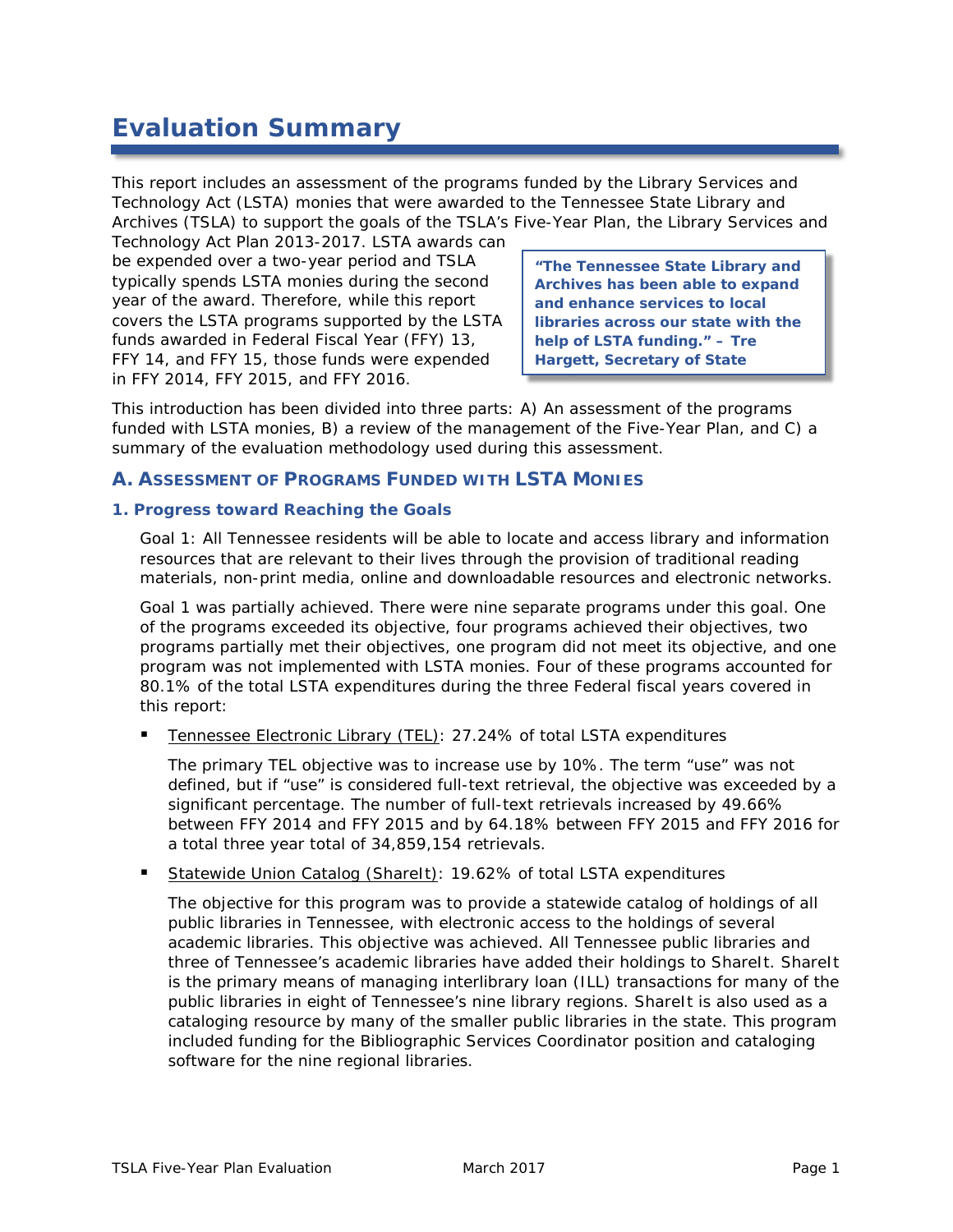#### Network Services Consultants: 16.66% of total LSTA expenditures

The objective for this program was to successfully resolve 90% of all computer concerns/issues within one week of the initial request for assistance. This ambitious objective was partially achieved and there was improvement every year. Between 10/1/13 and 9/30/14, 75% of the concerns/issues were resolved in less than one week. That percent increased to 76% the next year, and 79% between 10/1/15 and 9/30/16. The Network Services Help Desk is staffed by the 14 members of the Network Services Unit on a rotating basis. They responded to over 4,000 requests for assistance in the past two years and 95% of the library staff members they helped who completed an evaluation rated the services they received as "Excellent."

Materials for the Disadvantaged: 16.53% of total LSTA expenditures

The objective for this program was to provide at least 95% of Tennessee's public libraries with materials to be used to serve disadvantaged populations. This objective was achieved. These funds provided an average of \$0.11 per capita in additional materials monies for all participating non-metropolitan libraries. This may not seem like a lot, but for the 71 public libraries serving populations of less than 10,000 people that had an average of \$0.70 per capita in local funds for materials, this was a 15% increase.

The five additional programs under Goal 1 accounted for 9.7% of the total LSTA expenditures during the three Federal fiscal years in this report:

Matching Technology Grants to Libraries: 7.05% of total LSTA expenditures

This program had two objectives: 1) provide 50/50 matching technology grants each year; and 2) reach or surpass 1 computer per 1,000 residents in Tennessee's public libraries. The first objective was reached and the second was exceeded. TSLA awarded 367 matching technology grants between FFY 2014 and FFY 2016 and the number of computers per 1,000 population increased from 1.14 to 1.17.

 Tennessee Library for the Blind and Physically Handicapped (LBPH): 2.30% of total LSTA expenditures

The objective for this program was to enhance the quality of life for Tennesseans with print disabilities through the provision of specially formatted materials. This is a subjective measure, but based on the responses from the 2016 LBPH survey, the people who use LBPH are very positive about services they receive. LSTA funds were used to pay the salary and benefits of one full-time Reader Advisor as well as for the purchase of large-print books, and outreach services, travel, and equipment.

Interlibrary Loan Assistance: Group Access Capability (GACs): 0.06% of total LSTA expenditures

The objective for this program was to increase the ILL assistance by 10%. This objective was not achieved. The program is intended to supplement the in-state ILL processes supported by ShareIt (see above). Public library staff in Tennessee are encouraged to refer ILL requests that cannot be filled from ShareIT to one of the two regional libraries with GAC access to WorldCat. Staff then request the item from an out-of-state library. During the three years covered in this report, both the number of ILL requests received and the number of ILL requests filled by the two regional libraries with GAC access to WorldCat declined.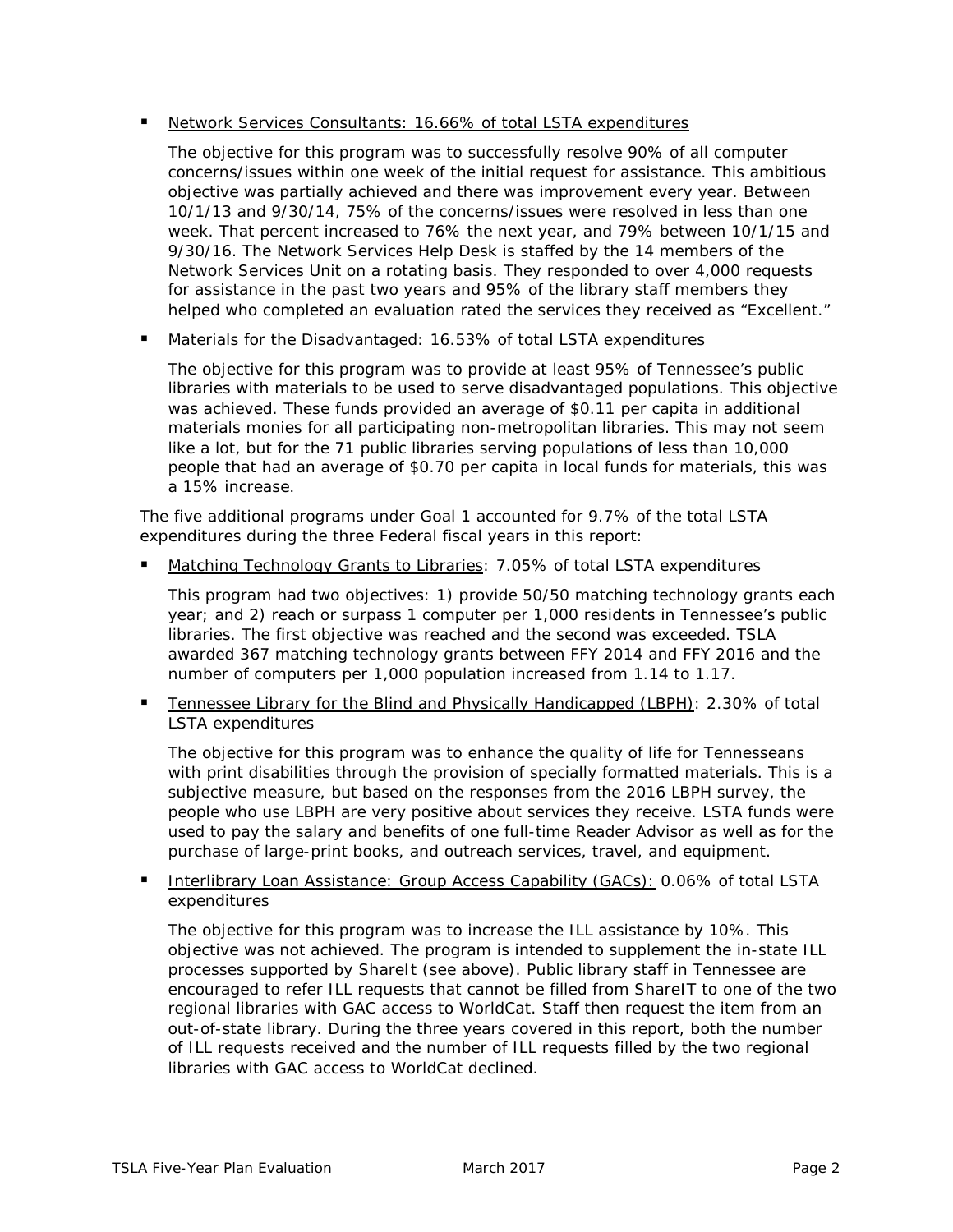Statewide Integrated Library System (VERSO): 0.32% of total LSTA expenditures

This objective of this program was to reduce the number of Tennessee public libraries operating with either a non-supported integrated library system (ILS) or no automation system by 25%. This objective was exceeded. At the start of FFY 14, there were 14 libraries with non-supported automated systems and another 21 with no ILS at all. By the end of FFY 15 there were only 4 libraries with non-supported automated systems and 10 libraries with no ILS, a reduction of 40%.

Courier Services: This program was shifted to alternative funding.

*Goal 2: All Tennessee residents will have the reading skills, information resources, and library services needed to succeed in school, at work, and in their daily lives.*

This goal was supported by one program, R.E.A.D.S., which exceeded one of the targets in its objective and partially achieved the other. The R.E.A.D.S. program accounted for 7.39% of the total LSTA expenditures during the three Federal fiscal years covered in this report.

R.E.A.D.S.: 7.39% of total LSTA expenditures

There was one objective for the R.E.A.D.S program in the Five-Year Plan with two targets: 1) the size of the digital collection would grow by 50%; and 2) usage would increase by 75%. The first target was exceeded and the second was partially achieved. At the beginning of FFY 14, the collection had 85,734 items. At the end of FFY 2016, the collection had grown to 156,629 items, an 83% increase. During FFY 2014, the total R.E.A.D.S. circulation was 1,586,777. During FFY 2016, the total circulation had grown to 2,569,176, an increase of 62%. This was lower than the target in the objective, but nearly the maximum circulation possible given the size of the collection and the three-week loan period.

#### *Goal 3: All Tennessee residents will benefit from enhanced library and information services because library staff members have the knowledge, skills, and competencies to offer high-quality 21st century library services.*

This goal has been partly achieved. There were three programs under this goal: one exceeded its objectives; one achieved its objectives; and one partially achieved its objectives. Together, the three programs accounted for 2.4% of the total LSTA expenditures during the three Federal fiscal years covered in this report.

Continuing Education Summit: 0.04% of total LSTA expenditures

The objective for this program was to host a Continuing Education Summit, partnering with other Tennessee library stakeholders. This objective was partially achieved. The summit was held, but the only attendees were TSLA staff members. The summit resulted in the *Continuing Education Plan, FY 2016-2019*, which identified 25 staff competencies and developed a five-year schedule for presenting training on those competencies.

Staff Development: 0.24% of total LSTA expenditures

The objective was to provide a core competencies-based continuing education program for regional and public library staff and trustees. This objective was achieved. LSTA monies were used to provide access to online learning platforms, web conferencing software, and LibGuides, a collection of resources for projects and services that are offered by the TSLA Planning and Development team.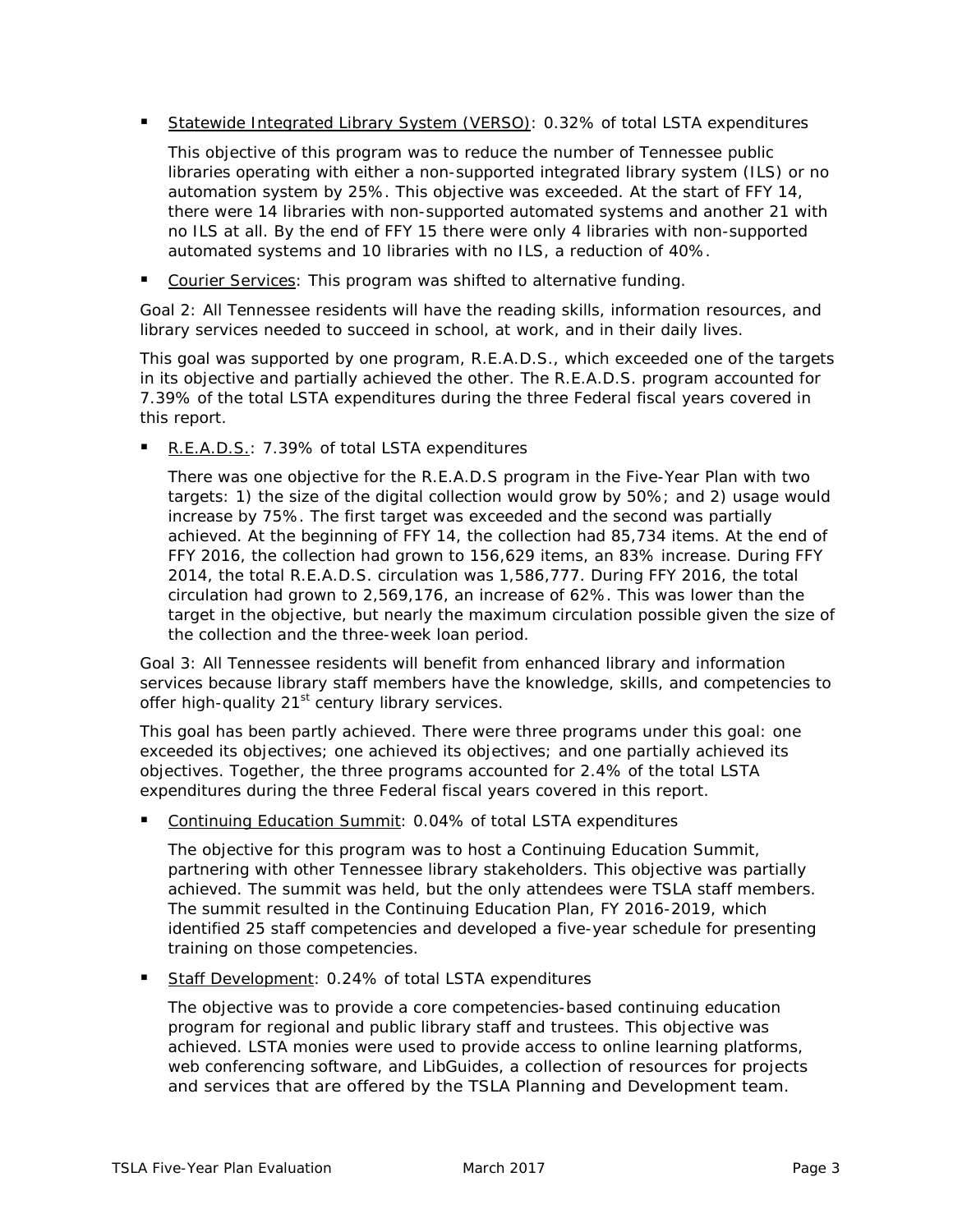Technology Enhancements for TSLA's Public Library Support System: 2.13% of total LSTA expenditures

The objective for this program was to address at 50% of the library technology needs outlined in the Information Systems Plans for the regional libraries and the Planning and Development staff. This objective was exceeded. During the years covered in the report, 100% of the requested items were purchased.

#### **2. National Priority Areas**

The three goals in Tennessee Five-Year Plan supported three of the national priorities associated with the Measuring Success focal areas and their corresponding intents: Information Access; Lifelong Learning; and Institutional Capacity.

The focal area *Information Access* has two intents: 1) improve users' ability to discover information resources, and 2) improve users' ability to obtain and use information resources. All eight of the programs under Goal 1 supported this focal area. The eight programs can be divided into four broad categories.

- Bibliographic Access and Resource Sharing: Three LSTA-funded programs supported and improved bibliographic access and resource sharing: ShareIt, the statewide union catalog; Group Access Capability (ILL/GAC); and VERSO, the statewide integrated library system.
- **Diamage Databases:** The TEL databases provided an easy way for users to search information across a variety of resources and to view or download the information they find.
- Information Technology: The Matching Technology Grants to Public Libraries provided public libraries across the state with resources to purchase the technology needed to support access to resources, and the Network Services Consultants provided the training and technical support library staff needed to install and maintain that technology.
- Materials for Special Populations: LSTA monies were used to assist local public libraries to purchase materials for disadvantaged populations, and to pay for the salary and benefits for one Reader Advisor at the Tennessee Library for the Blind and Physically Handicapped. Funds were also used to purchase large-print books to supplement the materials provided from the National Library Service for the Blind and Physically Handicapped/Library of Congress.

The focal area *Lifelong Learning* has one intent: Improve users' general knowledge and skills. Goal 2 supported this focal area and intent.

 Digital Lending Collections: R.E.A.D.S. is the Tennessee digital library and provides access to ebooks, audiobooks, videos, and magazines. During the three years covered in this report, the R.E.A.D.S. collection increased by 87% and circulation of R.E.A.D.S. materials increased by 62%.

The focal area *Institutional Capacity* has two intents: 1) improve the library workforce; and 2) improve the library's physical and technological infrastructure.

**Continuing Education: LSTA monies were used to support a Continuing Education** Summit that resulted in the *Continuing Education Plan, FY 2016-2019.* LSTA monies were also used to provide access to online learning platforms, web conferencing software, and LibGuides, amcollection of resources for projects and services that are offered by the TSLA Planning and Development team.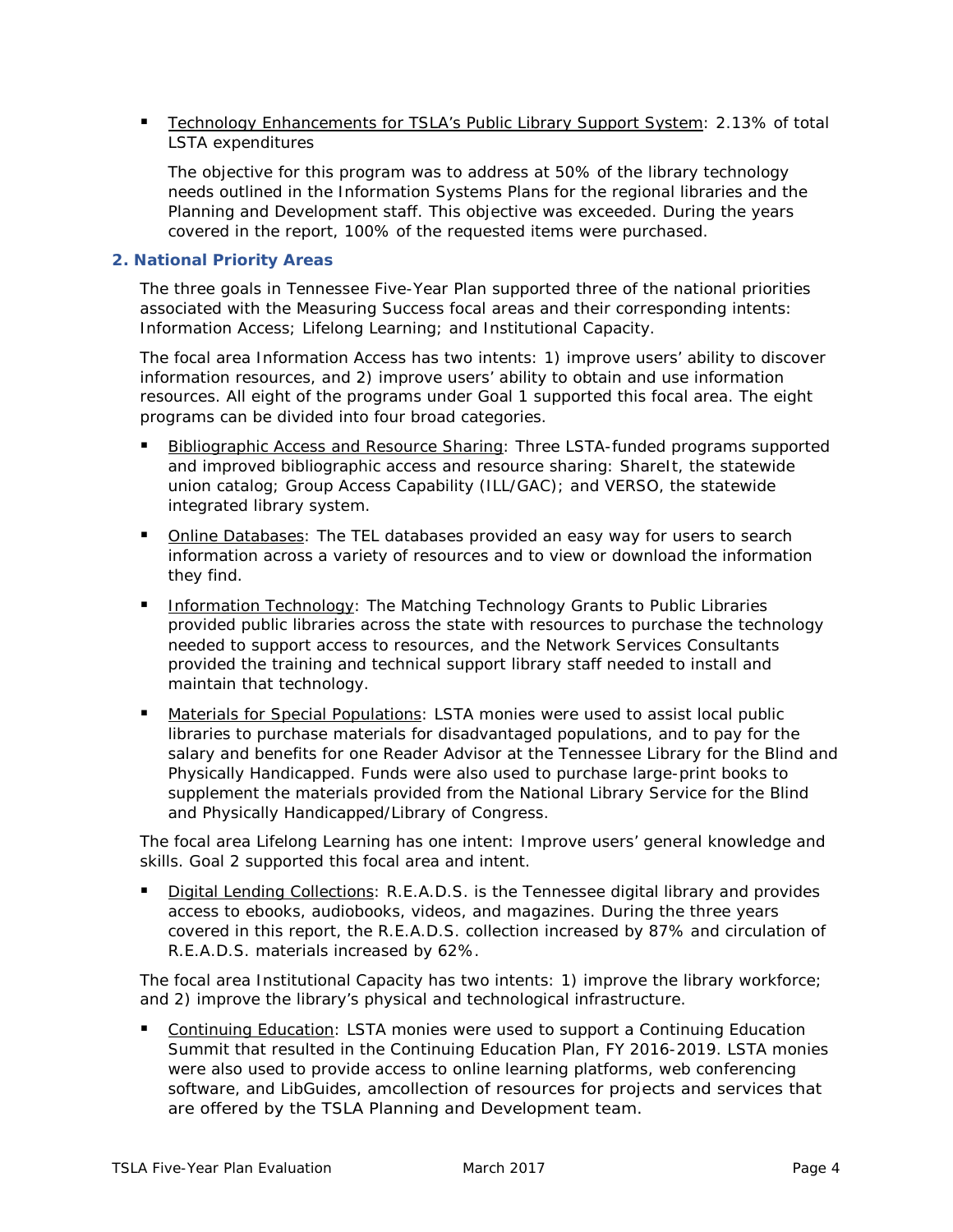Technology Enhancements for the TSLA Public Library Support System: TSLA's public library support system includes the staff of the Planning and Development unit and the staff in the nine regional libraries. This program was used to purchase the up-todate hardware and software that staff need to function effectively.

#### **3. Target Audiences**

TSLA did not allocate more than 10% of the LSTA funds expended during the three years covered in this report to a specific target audience. Instead most of funds were used to support programs that were available to all Tennesseans.

#### **B. MANAGEMENT OF THE FIVE-YEAR PLAN**

The TSLA senior management team worked together to ensure that programs were in compliance with LSTA requirements and that the Annual Reports were completed accurately and on-time. The State Librarian and Archivist chaired quarterly meetings of the TSLA staff members responsible for managing LSTA programs, during which program managers discussed their grant-related activities and reviewed their budgets.

There was only one significant change made in the Five-Year Plan. Firefly, the statewide courier service, was originally intended to be partially funded with LSTA monies. However, the program ended up being fully funded with state monies and the LSTA monies allocated for the courier were reallocated to other programs.

Information about LSTA programs and services was regularly shared with a variety of stakeholders. Senior staff meet with LSTA program managers quarterly to review the status of programs. The LSTA Coordinator uses information from those meetings to prepare reports for the quarterly meetings Tennessee Advisory Council on Libraries (TACL) and the Regional Library Directors. The State Librarian and Archivist used the same information to report to the Secretary of State. In addition, the TEL program manager makes regular reports to Tenn-Share, a statewide resource sharing organization.

#### **C. EVALUATION METHODOLOGY**

In July 2016, TSLA issued a *Request for Quotes: LSTA Five Year Plan Evaluation.* The agency received two responses and selected Sandra Nelson to be the independent evaluator. Ms. Nelson has extensive experience with LSTA programs and has completed previous LSTA evaluations. She has also provided evaluation services for the Bill & Melinda Gates Foundation, the FINRA Investor Education Foundation, and various state library agencies.

Ms. Nelson used a variety of methods to gather data, including a review of existing LSTA documents, individual program evaluation data, interviews, and meetings with stakeholder groups. Stakeholders included TSLA staff, the TACL, public library staff members, and members of the public.

Key findings from this report will be shared with stakeholders in a variety of ways. The Tennessee Secretary of State, members of TACL, and TSLA staff members will receive a copy of the completed evaluation document. A copy of the full report will be made available to the public on the Secretary of State's website. This introduction has been written to serve as a standalone document, and a PowerPoint presentation has been developed to support this document. These two resources will be made available to the staff in the nine regional libraries, who will be encouraged to share them with the staff and trustees in the public libraries in their regions. The TEL program manager will present the TEL findings to the board of Tenn-Share.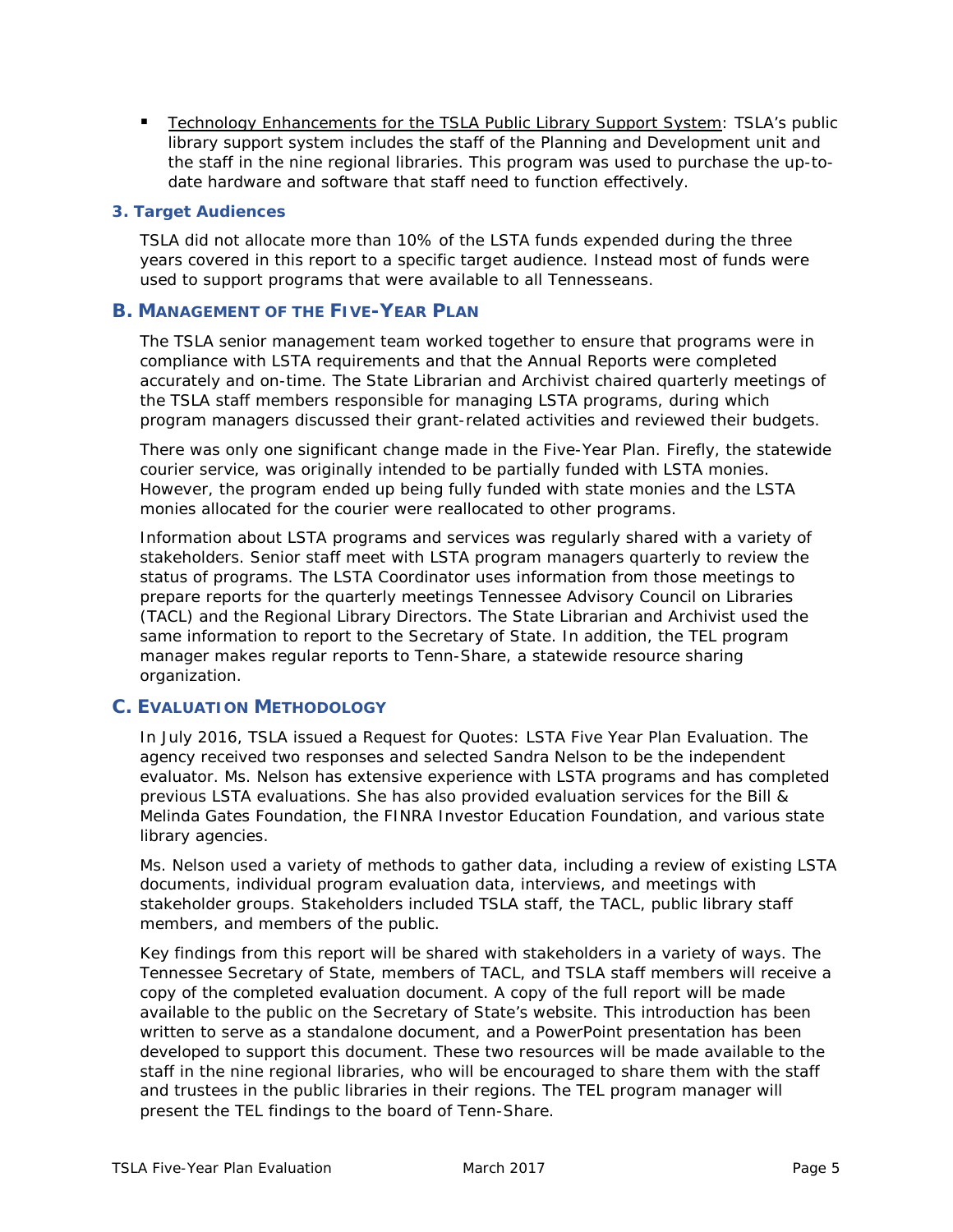# **A. Retrospective Questions**

#### **A-1. PROGRESS TOWARD REACHING EACH OF THE THREE GOALS IN THE FIVE-YEAR PLAN**

There were three goals in Tennessee's *Five-Year Plan 2013-2017* and a total of 13 separate programs. This evaluation report includes data on the progress made toward reaching the objectives for each of the 13 programs in the three federal fiscal years (FFY) for which data is available.

LSTA monies are awarded to TSLA each year and each LSTA award can be expended over a two-year period. TSLA typically spends LSTA money during the second year of the award. This report covers the LSTA programs supported by the LSTA funds awarded in FFY 13, FFY 14, and FFY 15. The funds awarded in those years were expended in FFY 2014, FFY 2015, and FFY 2016.

#### **Goal 1: All Tennessee residents will be able to locate and access library and information resources that are relevant to their lives through the provision of traditional reading materials, non-print media, online and downloadable resources and electronic networks.**

Goal 1 was partly achieved. There were nine separate programs under this goal. One of the programs exceeded its objective, four programs achieved their objectives, two programs partially met their objectives, one program did not meet its objective, and one program was not implemented with LSTA monies.

#### **1. Materials for the Disadvantaged**

#### LSTA Expenditures FFY 13-FFY 15: \$1,523,139 (16.53% of Total LSTA Expenditures)

Objective: From 2013-2017, at least 95% of Tennessee's public libraries receive materials that are used to serve disadvantaged populations. *This objective was achieved.*

During each of the three years for which there is data available, all 170 public libraries that are part of the Regional Library System and all four of the state's metropolitan public libraries received part of the \$508,800 that was allocated for this purpose. The ten independent public libraries in the state were not included in the program.

**"I have used the Federal funds to triple the size of our Large Print collection to support our county's aging population and the needs of the local nursing home. The seniors are thrilled with the expanded collection." - Library Director**

This program provides vital resources to

Tennessee's small and mid-sized libraries. Ninety-six percent of the total allocation (\$486,400) was distributed to the 170 non-metropolitan public libraries that are a part of the Regional Library System. These libraries had a total of \$4,782,217 in local monies for materials in 2015 - \$1.12 per capita. The 71 libraries serving populations of less than 10,000 people only had \$218,923 in local funds for materials – \$0.70 per capita. The *Materials for the Disadvantaged* funds provided an average of \$0.11 per capita in additional materials monies for all of the participating non-metropolitan libraries.

Library staff were encouraged to use the funds to purchase materials that met local needs. Based on reports from a sampling of libraries from across the state, the majority of funds were spent on large-print materials, materials to support Head Start and day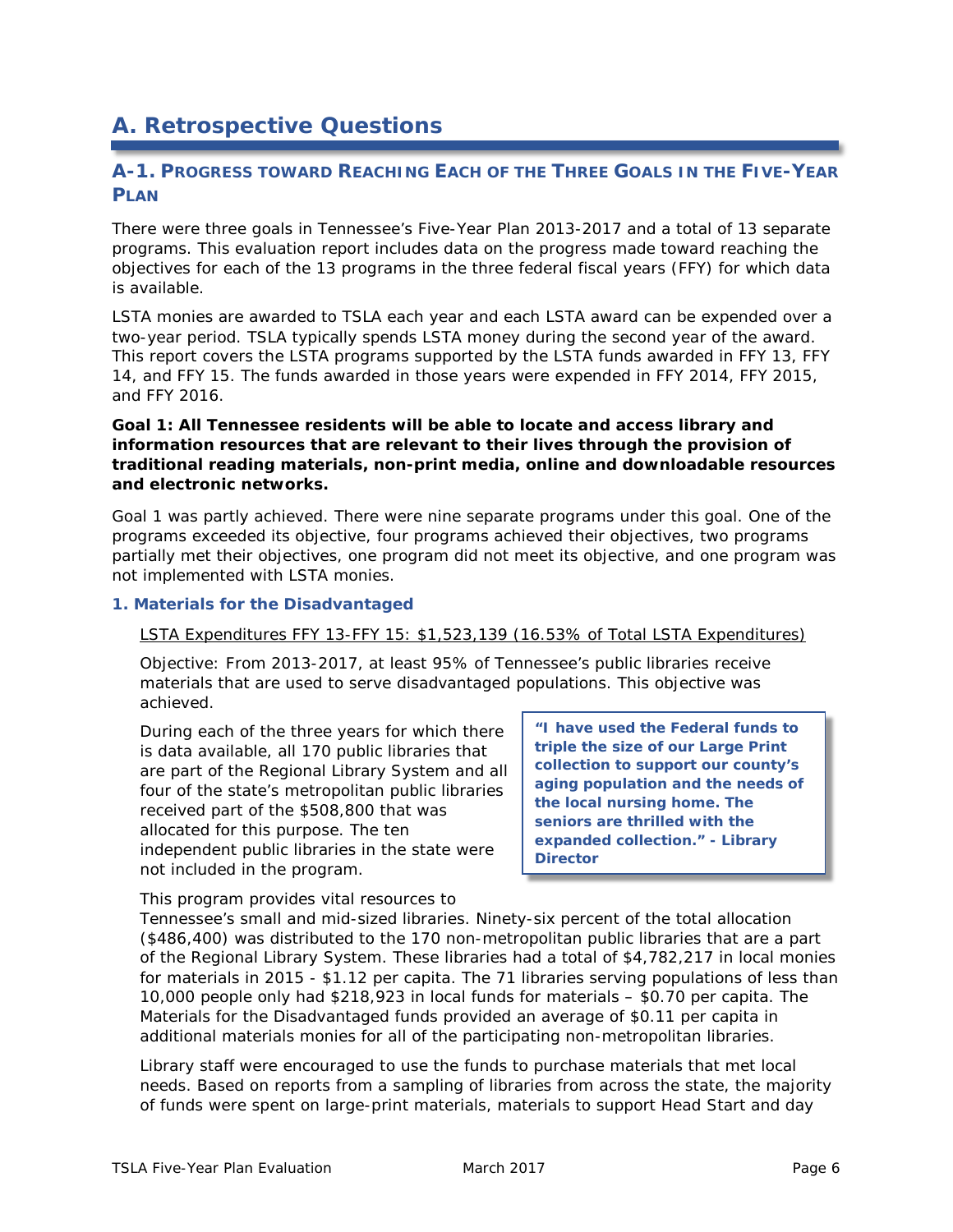care early literacy programs, and materials used with outreach programming in local schools. Some library staff also reported that they used their funds to buy adult literacy materials and resources to support outreach services to programs that serve the mentally challenged.

#### **2. Tennessee Electronic Library (TEL)**

#### LSTA Expenditures FFY 13-FFY 15: \$2,510,352 (27.24% of Total LSTA Expenditures)

There were three objectives for this program and they related to all of the TEL databases and not just those funded by LSTA. There were challenges with the targets or data in each of the objectives. As a result, it is difficult to measure the progress toward achieving the objectives.

Objective 1: TEL usage will increase by 10% each year from 2013-2017. This objective did not specify what "TEL usage" would increase: sessions, searches, or full-text retrievals. *The objective was exceeded for full-text retrievals, which increased by almost 50% between FFY 2014 and FFY 2015 and by more than 68% between FFY 2015 and FFY 2016. Although sessions and searches increased between FFY 2014 and FFY 2015, they decreased between FFY 2015 and FFY 2016.*

#### All Databases

Only two of the databases included in TEL provided data on searches, sessions, and fulltext retrieval: Gale Research and World Book. The remainder of the databases provided one or two types of data, depending on the database and how the information in the database was intended to be used. As a result, all of the data on annual increases are incomplete.

Based on the available data, there were increases in sessions, searches, and full-text retrievals between FFY 2014 and FFY 2015. There were large decreases in sessions and searches between FFY 2015 and FFY 2016, but the number of full-text retrievals increased by over 68% (Table 1).

|                               | <b>FFY 2014</b> | <b>FFY 2015</b> | % Change | <b>FFY 2016</b> | % Change   |  |  |
|-------------------------------|-----------------|-----------------|----------|-----------------|------------|--|--|
| Sessions                      | 20,121,466      | 25,062,228      | 24.55%   | 10,812,988      | $-56.86\%$ |  |  |
| Searches                      | 40,103,678      | 43,965,972      | 9.63%    | 29.374.628      | $-33.19\%$ |  |  |
| <b>Full Text</b><br>Retrieval | 6,953,801       | 10,407,162      | 49.66%   | 17,498,191      | 68.14%     |  |  |

Table 1: Database Use

Five databases provided information about full-text retrieval. In FFY 2016, nearly 62% of full-text retrievals occurred on Ancestry, almost 23% came from World Book, and over 14% come from Gale Research (Table 2).

|                            | <b>FFY 2014</b> | % of Use | <b>FFY 2015</b> | % of Use | FFY 2016   | % of Use |
|----------------------------|-----------------|----------|-----------------|----------|------------|----------|
| Ancestry                   | 1,853,917       | 26.66%   | 5,207,622       | 50.04%   | 10,814,486 | 61.80%   |
| Gale                       | 3,099,054       | 44.57%   | 2,499,355       | 24.02%   | 2,551,948  | 14.58%   |
| Learning<br><b>Express</b> | 58,614          | 0.84%    | 59,560          | 0.57%    | 67,723     | 0.39%    |
| Tennessean                 | 35,298          | 0.51%    | 63,348          | 0.61%    | 49,245     | 0.28%    |
| World Book                 | 1.906.918       | 27.42%   | 2,577,277       | 24.76%   | 4,014,789  | 22.94%   |
| Total                      | 6,953,801       |          | 10,407,162      |          | 17,498,191 |          |

Table 2: Percent of Full Text Retrieval by Database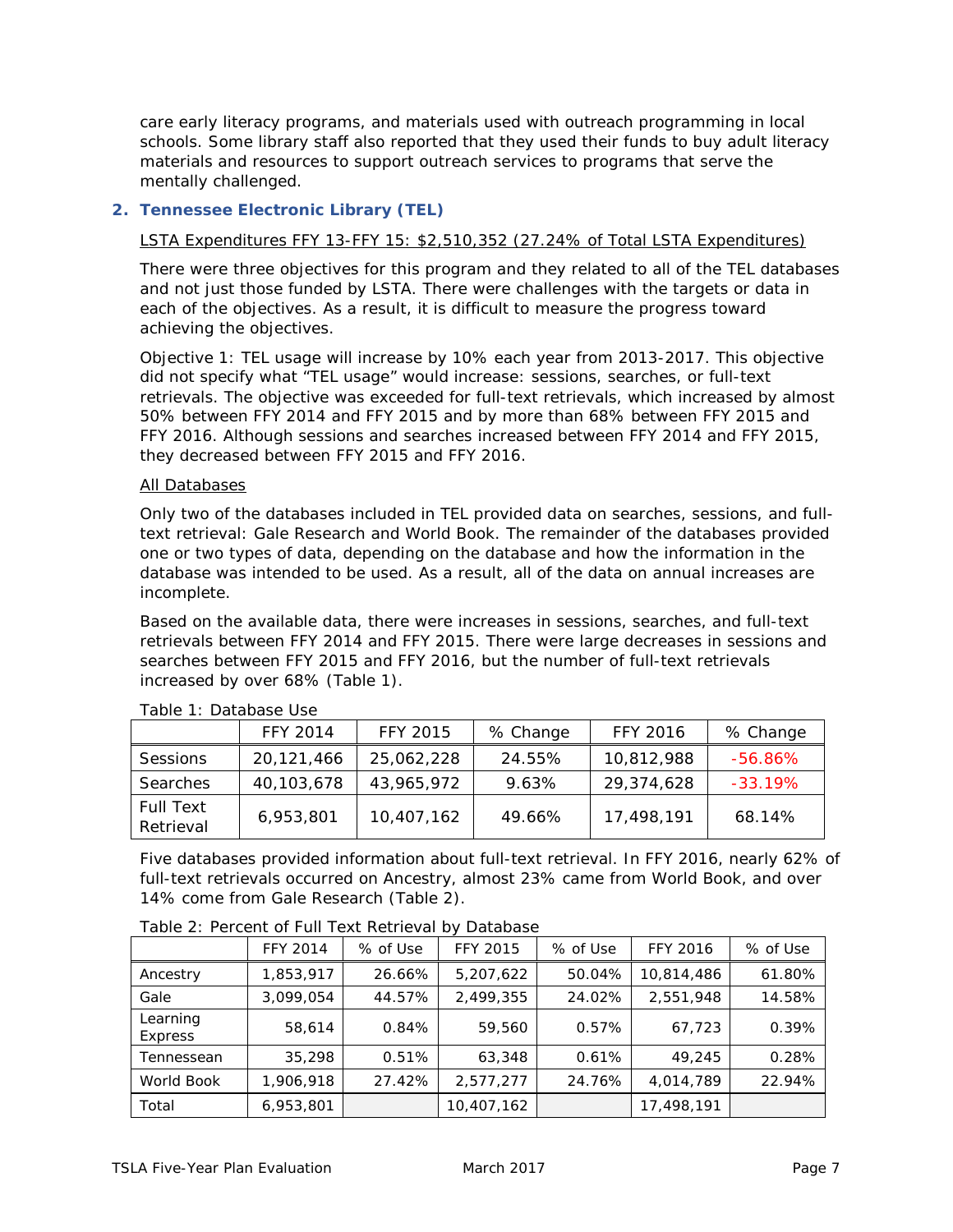#### LSTA-Funded Databases

Gale Research costs \$833,333 per year and is the only database fully funded with LSTA monies. There is data on sessions, searches, and full-text retrievals for Gale Research. The data for sessions and searches mirrors the data in Table 1. Searches and sessions increased in FFY 2015 but decreased significantly in FFY 2016. However, the data on Gale full-text retrievals does not reflect the same trends as the data for full-text retrievals from all TEL databases. Full-text retrievals from all TEL databases increased by over 150% between FFY 2014 and FFY 2016, but full-text retrievals from Gale Research during that same period decreased by 17.65% (Table 3). Between FFY 2014 and FFY 2016, the average cost per full-text retrieval of Gales Research items was \$0.31.

|           | <b>FFY 2014</b> | <b>FFY 2015</b> | % Change | <b>FFY 2016</b> | % Change   |
|-----------|-----------------|-----------------|----------|-----------------|------------|
| Session   | 18,930,323      | 23,728,131      | 25.34%   | 9,935,586       | $-58.13\%$ |
| Search    | 31,668,717      | 35,606,547      | 12.43%   | 18,010,974      | $-49.42%$  |
| Full-Text | 3,099,054       | 2,499,355       | $-19.35$ | 2,551,948       | 2.10%      |

|  |  | Table 3: Gale Research Database Use |  |
|--|--|-------------------------------------|--|
|  |  |                                     |  |

These TEL usage trends are similar to the trends being reported by other statewide electronic libraries. These trends are at least partially caused by changes in the way usage is counted and a shift away from federated search technologies to web-scale discovery services.

**"State level stat reports are trending downward although we know the usage (based on our royalty payments) is increasing. Our belief is twofold: Discovery Layer particularly at Academic level and improved interface design. " – Email from Gale Research (1/25/17)**

 In January 2014, Gale changed the way that that usage was counted to conform to the COUNTER 4 industry

standards. "Prior to January 2014, retrievals and full-text retrievals included those from federated search engines. When a federated search engine searches Gale resources, it logs a retrieval for each article it brings back to the user, regardless if the user clicks to view the article. Implementing COUNTER 4 compliance removed all retrievals from federating searches and thus only counts retrievals which the user clicks to view and any retrievals from the native Gale interface of any given resource.

As discovery services become more commonplace, there are significant impacts on usage at the state-level due to several factors. A discovery service already contains indexed content stored on a local server, and therefore performing a search within the discovery service will not produce retrievals, sessions or searches until the user clicks into the native Gale interface to view an article or perform a new search."<sup>[1](#page-9-0)</sup>

Objective 2: 80% of TEL workshop participants will indicate positive benefits from the training*. Based on a visual scan of nearly 500 untabulated paper evaluations, this objective was exceeded.*

As can be seen in Table 4, 184 training programs were held across the state during the three years for which there is data, with a total attendance of 5,800.

<span id="page-9-0"></span> <sup>1</sup> Gale Cengage Learning, *Tennessee Electronic Library Usage Reporting Narrative To Supplement and Support Usage Statistic Reports from 2014 – 2015.*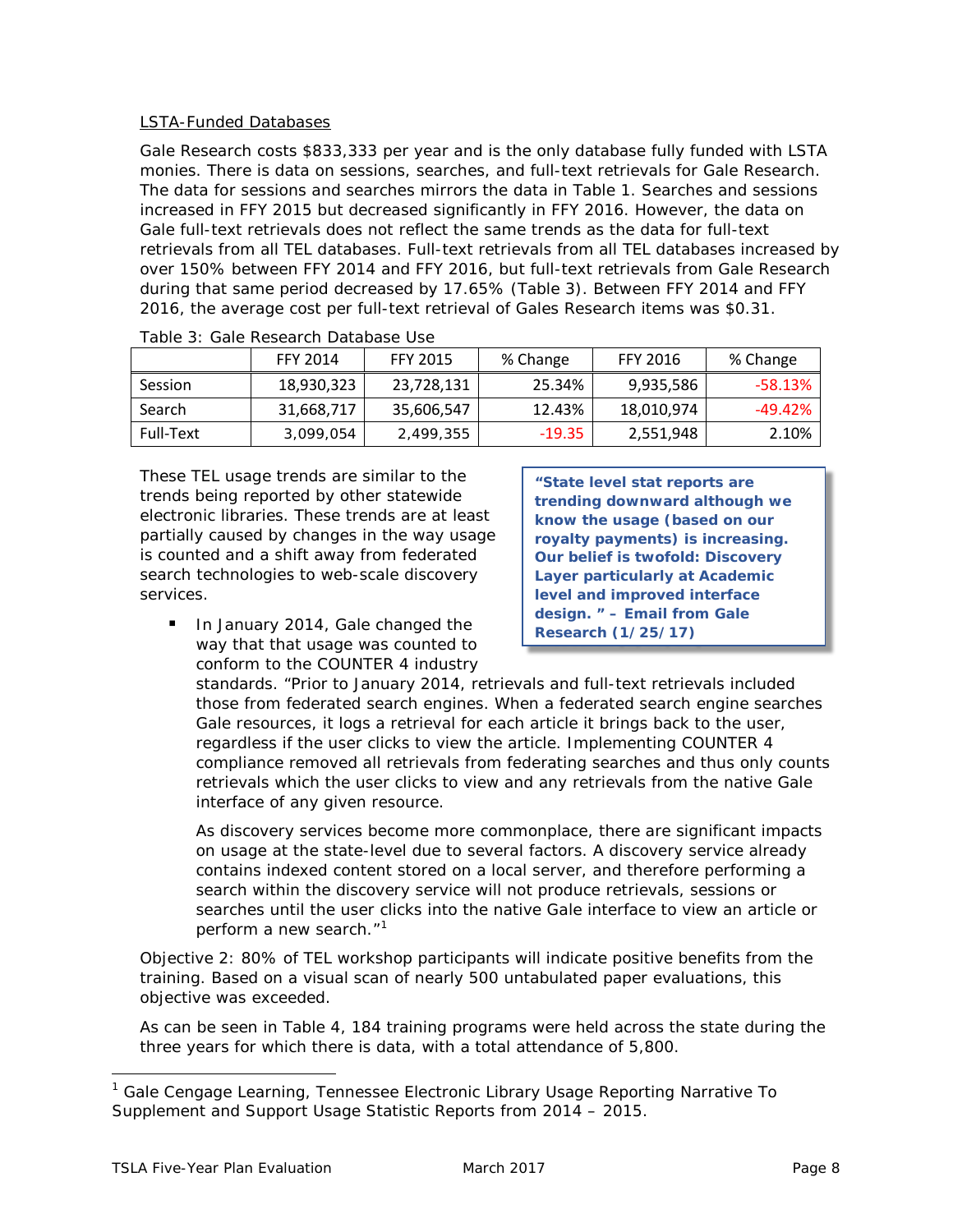|                 | Number of Training Programs | Number of Attendees |
|-----------------|-----------------------------|---------------------|
|                 | and Outreach Events         |                     |
| <b>FFY 2014</b> | 46                          | 1.149               |
| FFY 2015        | 54                          | 1.299               |
| <b>FFY 2016</b> | 84                          | 3,352               |
| TOTAI           | 184                         | 5,800               |

#### Table 4: TEL Training Programs

Evaluations were collected at each of the training programs, but they have not been tabulated. The evaluation form did not ask the training participants if they "received

positive benefits from the program." However, the form did ask the participants to indicate if the training was "practical to my needs and interests." Based on a visual scan of nearly 500 paper evaluations, the vast majority of the participants agreed that the training met their needs and interests.

**"Effective demonstrations to give me a great overview of what's in TEL and I feel motivated to learn more!" – TEL Training Participant**

Objective 3: 90% of TEL users surveyed will indicate the benefits of TEL. *This objective was not met during the three years covered in this report. There were no surveys of TEL users conducted during the reporting period*.

#### **3. Matching Technology Grants to Libraries**

LSTA Expenditures FY 13-FY 15: \$649,566 (7.05% of Total LSTA Expenditures)

Objective 1: Provide 50/50 matching technology grants each year from FY 2013 through FY 2017. *This objective was achieved.* 

TSLA awarded a total of 367 matching technology grants to public libraries between FFY 2014 and FFY 2016. During that time, the number of computers with Internet access in public libraries increased from 7,411 to 7,689 (Table 5).

Objective 2: Reach or surpass 1 computer per 1,000 population in Tennessee's public libraries. *This objective was exceeded.* 

The number of computers per 1,000 population increased slightly between FFY 2014 and FFY 2016, from 1.14 to 1.17 (Table 5). Without this grant program, the public's access to the Internet in Tennessee public libraries would be more limited.

|                                          | FY 2014   | FY 2015   | FY 2016   |
|------------------------------------------|-----------|-----------|-----------|
| Number Computers with Internet access    | 7,411     | 7.451     | 7,698     |
| <b>State Population</b>                  | 6,496,130 | 6,547,779 | 6,600,299 |
| Number Computers Per Thousand Population | 1.14      | 1 1 2     | 1.17      |
| Percent of grant applications awarded    | $99\%*$   | 100%      | 100%      |
| Number of libraries receiving grants     | 103       | 138       | 127       |

#### Table 5: Computers/Population Ratio

\* One library dropped out of the process after receiving a grant award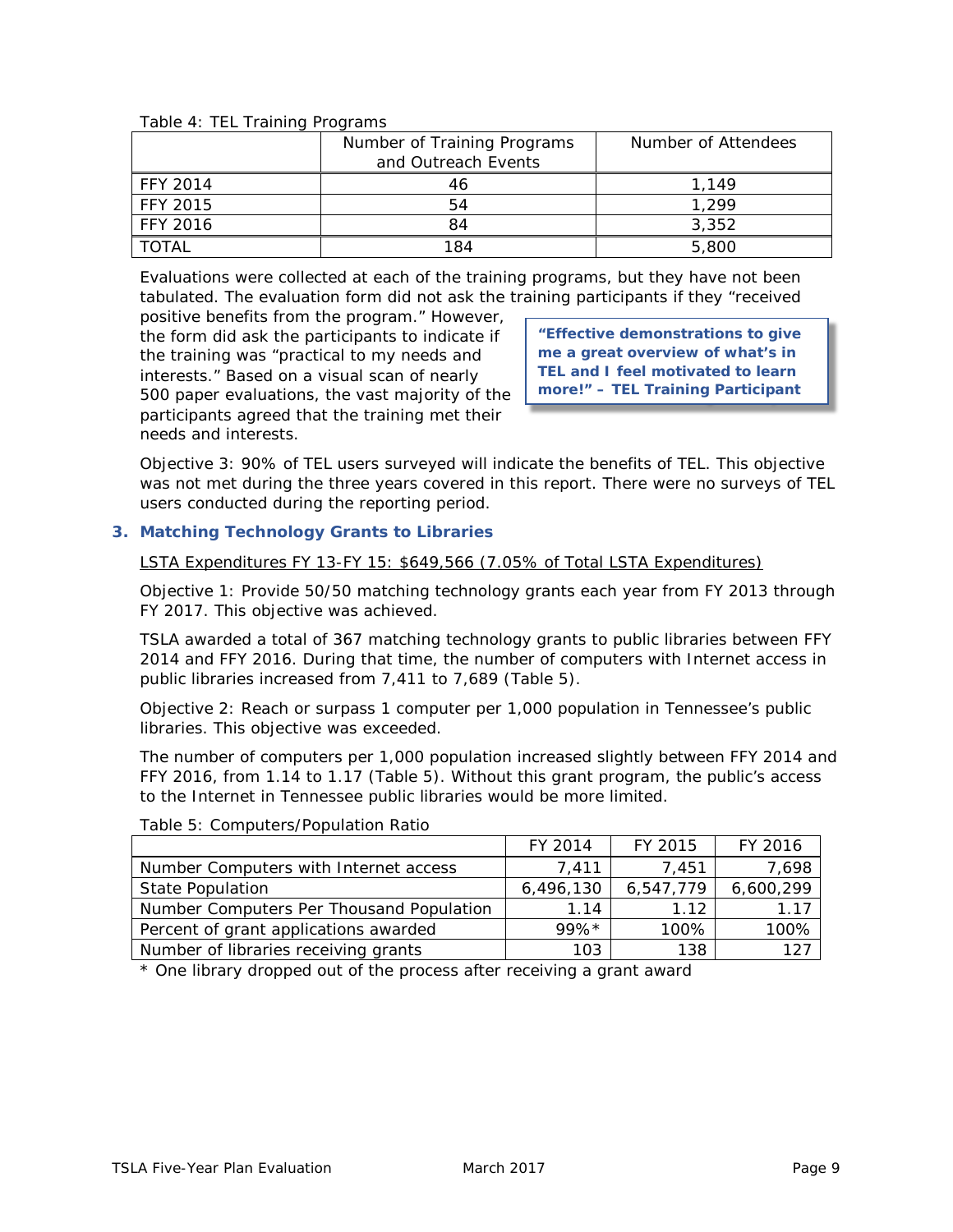#### **4. Network Services Consultants**

LSTA Expenditures FY 13-FY 15: \$1,535,788 (16.66% of Total LSTA Expenditures)

**Objective:** This program will successfully resolve 90% of all computer concerns/issues within one week of the initial request for assistance. *This ambitious objective was partially achieved, and there was improvement every year.*

During FFY 2014, 75% of the concerns/issues were resolved in less than one week. That percent increased to 76% the next year, and 79% during FFY 2016 (Table 6).

While response time is an important measure, it is not the only thing to consider when evaluating this program. The program provides a critical service for the staff in many small and mid-sized public libraries in Tennessee. Technology has become an integral part of every public library and maintaining that technology can be challenging.

Prior to July 2013, staff in each of the nine regional libraries provided basic IT support for the public library staff in their regions. The regional staff had varying levels of training and expertise and, as a result, local library technical support was uneven across the state. In an effort to address this issue, TSLA used LSTA monies to fund a Network Service Manager and four Network Service Consultants. The Network Services staff provided advanced technical support to staff of both the regional libraries and local public libraries as needed.

In mid-July 2013, TSLA reorganized the Network Services unit to create a larger pool of specially trained information technology support staff. In addition to the four centrally located Network Services Consultants, one staff member from each region was reassigned to the Network Services unit, although they continued to be funded with state monies and to work in their respective regions. The nine regional Network Services staff who work in the regional libraries were given advanced training. They are now part of a 14 person unit that works together to provide technical support statewide.

As a part of this reorganization, a Help Desk was established to provide telephone support to staff needing assistance. All 13 staff

**"Upon the creation of the IT Call Center, assistance was literally right at my fingertips! In the notso-distant past, I called the region and immediate help may or may not have been available. It has meant so much to be able to resolve some tech issues in a matter of minutes versus days or weeks. In most instances, we need not tell a patron or customer, 'I'm sorry; I can't help you. The computer is down.' Generally, a fix is forthcoming soon via a call to the everyday heroes on the Help Desk!!" – Library Director**

members and their manager take turns working on the help desk, where they responded to over 4,000 requests for assistance in each of the past two years (Table 6).

| Table 6: Network Services Help Desk Response Time |  |
|---------------------------------------------------|--|
|---------------------------------------------------|--|

|                                 | FFY 2014 | FFY 2015 | FFY 2016 |  |  |  |  |
|---------------------------------|----------|----------|----------|--|--|--|--|
| Received                        | 1,583    | 4.144    | 4.046    |  |  |  |  |
| Completed in less than 24 hours | 48%      | 50%      | 49%      |  |  |  |  |
| Completed in less than 1 week   | 75%      | 76%      | 79%      |  |  |  |  |

The Network Service Consultants efforts are appreciated by the people they help. Each year, public library staff are encouraged to submit voluntary evaluations of the help they received, and each year at least 95% of the respondents said the services they received were "Excellent."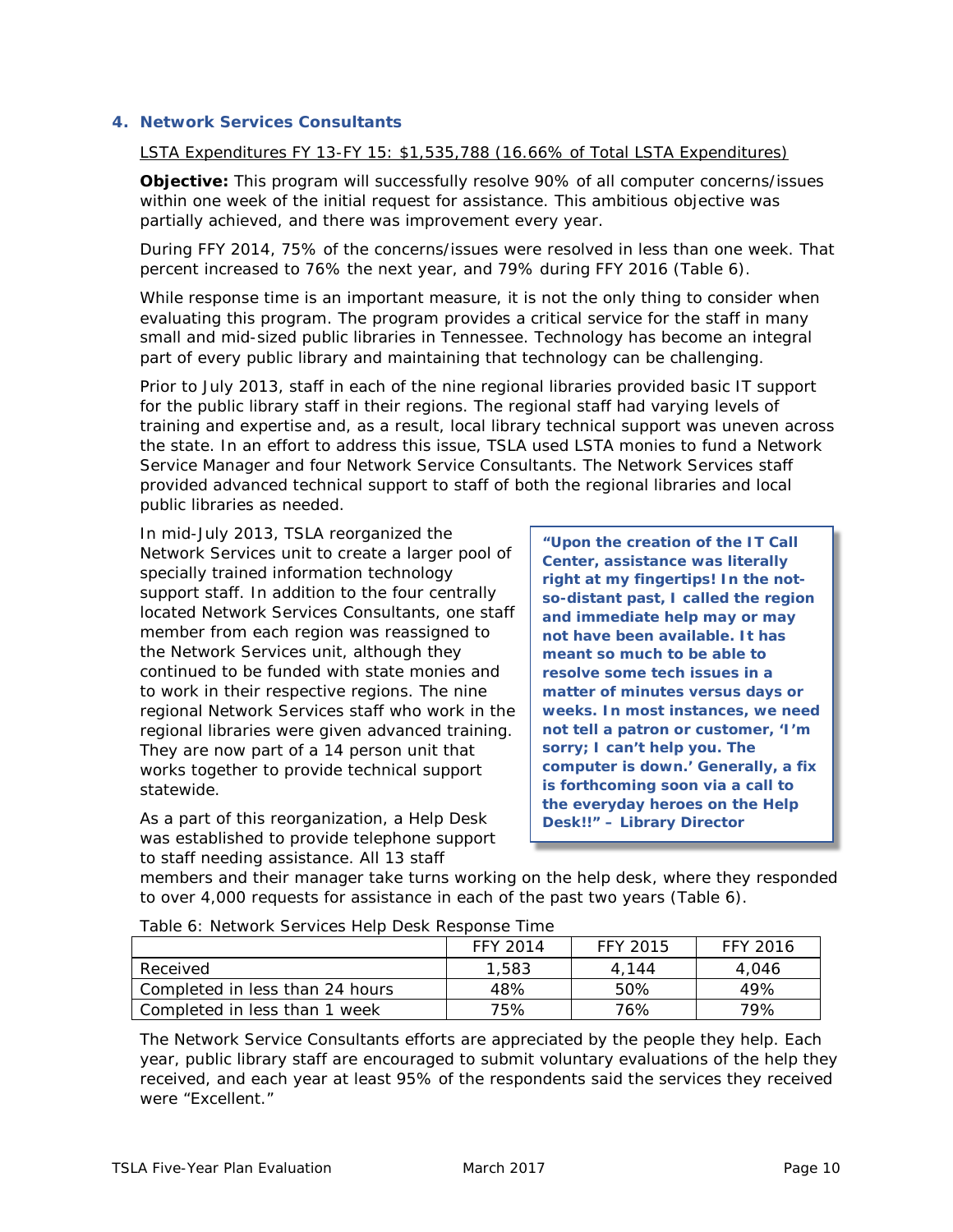#### **5. Statewide Integrated Library System (VERSO)**

#### LSTA Expenditures FY 13-FY 15: \$29,590 (0.32% of Total LSTA Expenditures)

Objective: By 2017, this initiative will reduce the number of Tennessee public libraries operating with either a non-supported ILS or no automation system by 25%. This reduction will include both libraries migrating to the statewide ILS and libraries migrating to any other ILS. *This objective was exceeded*.

VERSO provides consortial access to a hosted integrated library system (ILS) that gives public libraries an affordable alternative to a single-library ILS contract. The average cost for a library to migrate to VERSO is \$5,486; a comparable ILS purchased with a sole-library contract costs approximately \$10,000.

In October, 2013, there were 14 libraries with non-supported automated systems and another 21 with no ILS at all. By 9/30/14, there were only four libraries with nonsupported automated systems and 10 libraries with no ILS, a reduction of 40%. Since these numbers did not change during FFY 2015 or FFY 2016, it is unlikely that remaining libraries will add an ILS until there is a change in local library leadership at the director or board level.

This program provided critical support for smaller libraries that might otherwise not have been able to afford to purchase and maintain an ILS, both in terms of startup costs and technical support and assistance. Support included training and financial assistance for some public libraries to alleviate year-one costs. TSLA staff coordinated training activities with the VERSO vendor to ensure that library staff had the skills needed to use the system effectively.

Although VERSO is used primarily by smaller public libraries, those libraries accounted for approximately 30% of the public library circulation in Tennessee during the three covered in this report (Table 7).

|                 | <b>Total Public Library Circulation</b> | <b>VERSO Circulation</b> | %      |
|-----------------|-----------------------------------------|--------------------------|--------|
| <b>FFY 2014</b> | 25,973,237                              | 8,242,904                | 31.74% |
| <b>FFY 2015</b> | 23,649,871                              | 7,830,626                | 33.11% |
| <b>FFY 2016</b> | 22,919,051                              | 7,035,893                | 30.70% |

#### Table 7: VERSO Circulation

#### **6. Statewide Union Catalog (ShareIt)**

#### LSTA Expenditures FY 13-FY 15: \$1,808,689 (19.62% of Total)

Objective: For Fiscal Years 2013-2017, provide a statewide catalog of the holdings of all public libraries in Tennessee, with electronic access to the holdings of several academic libraries. *This objective has been fully achieved.*

This program includes three components: ShareIt, the Bibliographic Services Coordinator, and the purchase of "MARC Magician," software that used to create and manipulate MARC records by staff in the nine regional libraries.

#### **ShareIt**

ShareIt is Tennessee's statewide union catalog. ShareIt is an Auto-Graphics product and was called AGent until a 2016 vendor upgrade. ShareIt contains 66% of the holdings of 187 public libraries, plus the holdings of three university libraries, and one school library for a total of 8,892,205 bibliographic records in FFY 2016.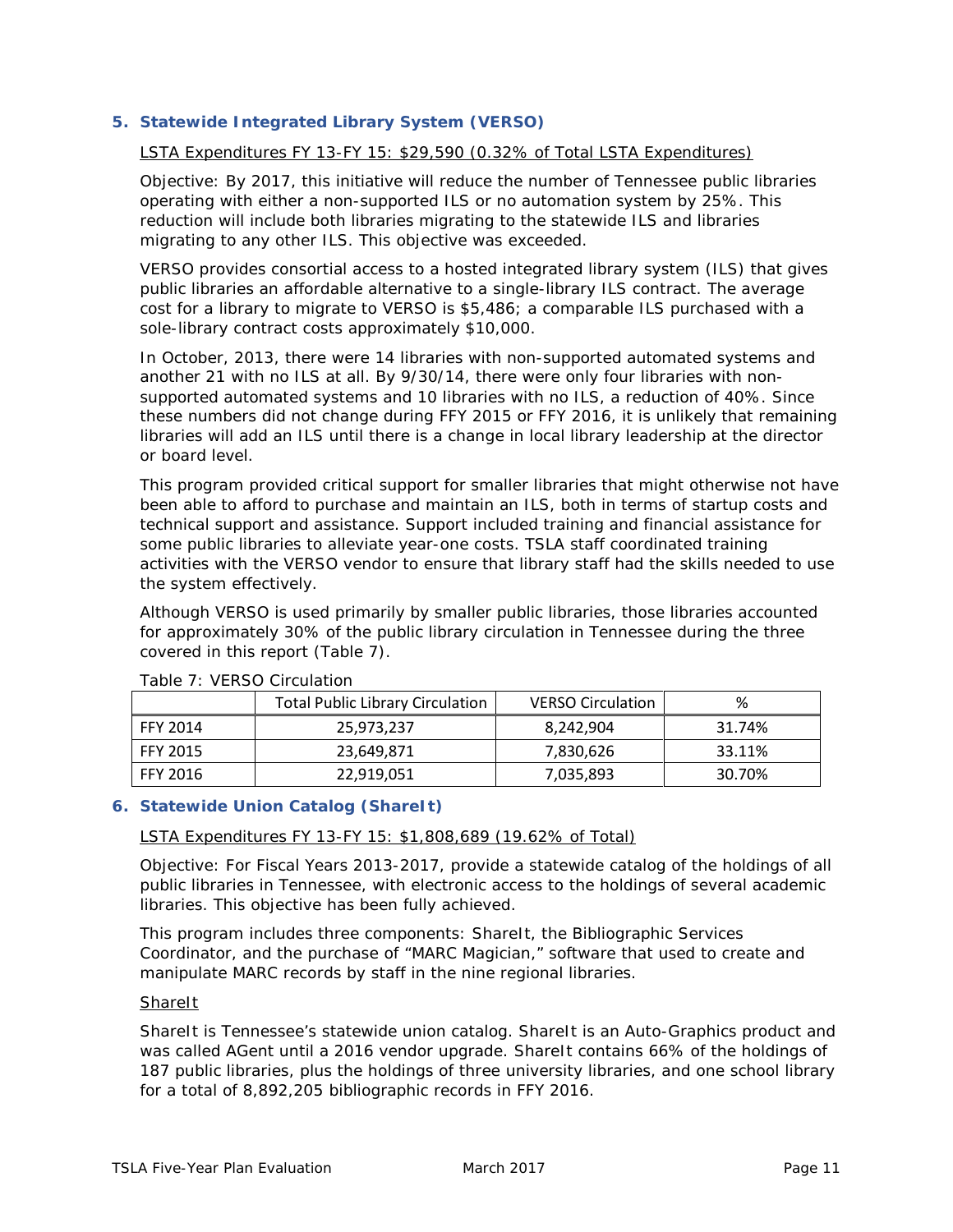ShareIt is the primary means used to manage ILL transactions by many of the public libraries in eight of Tennessee's nine library regions. The ninth region has an intraregional ILL system and only uses ShareIt if a request cannot be filled by a library within the region. The four metropolitan public libraries use OCLC for their own ILL requests, but use ShareIt to fill ILL requests from other Tennessee public libraries that do not use OCLC. ShareIt is also used as a cataloging resource by the staff of many small and mid-sized public libraries.

Two ILL surveys were completed during the period covered by this report. In 2014, 102 people completed the *Tennessee Interlibrary Loan Survey* and in 2016, 147 completed the *Tennessee Statewide Catalog/ Interlibrary Loan Survey.* 

In 2016, 70.0% of the survey respondents said they used ShareIt for cataloging and 95.38% of the respondents reported using it for ILL. (The 2014 survey did not ask respondents about cataloging.) Library staff have to login to ShareIt and search for bibliographic records for both purposes.

ShareIt logins and searches fluctuated between FFY 2014 and FFY 2016. Logins decreased by 12% one year and increased by 12% the next year. Searches increased by 12% one year and then decreased by 10% the next. The net effect was little change in use between FFY 2014 and FFY 2016 (Table 8).

|          | FFY 2014 | FFY 2015 | % Change   | FFY 2016 | % Change |  |
|----------|----------|----------|------------|----------|----------|--|
| Logins   | 367,385  | 322.052  | $-12.34\%$ | 363.859  | 12.98%   |  |
| Searches | 797.988  | 895.127  | 12.17%     | 804,295  | -10.15%  |  |

Table 8: ShareIt Logins and Searches

During the same period, ILL transactions on ShareIt increased, as did the percentage of overall of ILL transactions that took place on ShareIt (Table 9).

|                                 | FFY 2014 | FFY 2015 | % Change | FFY 2016        | % Change |
|---------------------------------|----------|----------|----------|-----------------|----------|
| <b>Sharelt ILL Transactions</b> | 38.159   | 40.365   | 5.78%    | 45.025          | 11.54%   |
| <b>Total ILL Transactions</b>   | 159.164  | 167.362  |          | 5.15%   177,223 | 5.89%    |
| % of ILL on Sharelt             | 23.97%   | 24.07%   |          | 25.41%          |          |

#### Table 9: ShareIt ILL Transactions

The respondents to both the 2014 and 2016 surveys were asked to rate their satisfaction with the statewide union catalog (AGent in 2014 and ShareIt in 2016) ILL services using a scale of 1 (Highly Satisfied), 2 (Satisfied), 3 (Dissatisfied), or 4 (Highly Dissatisfied). Overall satisfaction increased from an average of 1.71 in 2014 to an average of 1.40 in 2016.

**"We are pleased with the way ILL works and, nearly always, if we do not have what the patron wants, we offer to get it from another library. The courier service is especially great!" – 2016 ILL Survey Respondent**

In the 2016 survey, respondents were also asked to use the same scale to rate their satisfaction with ShareIt as a cataloging aid. Overall satisfaction with the process of using ShareIt to catalog was an average of 1.79. This is somewhat lower than the respondents' satisfaction with ShareIt ILL services, but still indicates a high degree of satisfaction.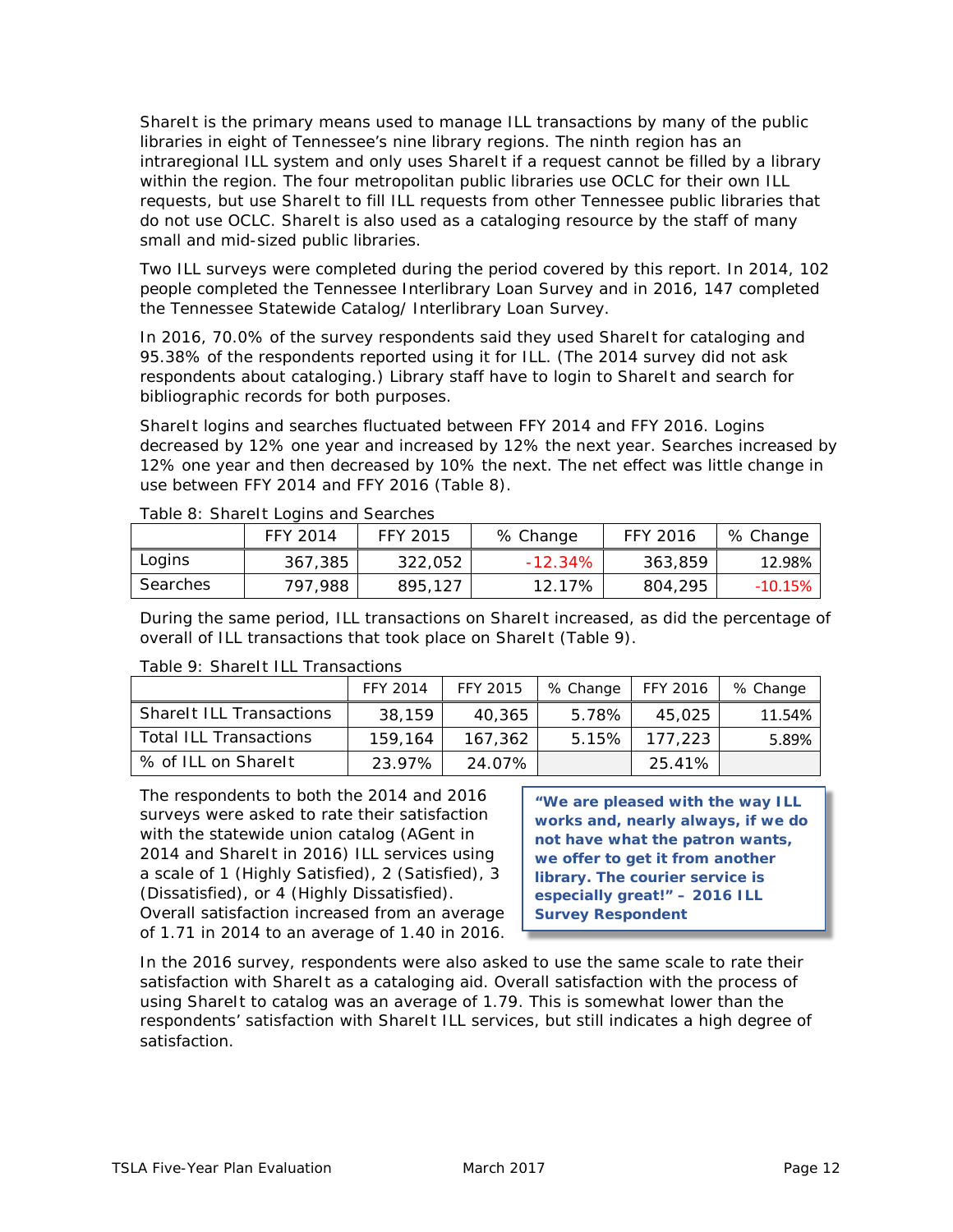#### Bibliographic Services Coordinator

The Bibliographic Services Coordinator position is a part of this program. This staff person serves as liaison with Auto-Graphics, the current vendor for the statewide catalog, and offers cataloging training assistance for local regional and public libraries. She is the state's cataloging expert and provides cataloging assistance to both public and regional librarians. She is the project manager for the *Matching Technology Grants to Libraries* program, the statewide courier system, and interlibrary loan assistance to local public libraries and regional libraries.

#### Cataloging Support

This program also provides MARC Magician software to catalogers in the nine regional libraries.

#### **7. Interlibrary Loan Assistance: Group Access Capability (GAC)**

#### LSTA Expenditures FY 13-FY 15: \$5,843 (0.06% of Total LSTA Expenditures)

Objective: Increase the use of Interlibrary Loan assistance by 10% by FFY 16*. This objective was not achieved.* The objective was unrealistic and this program should not have been a separate stand-alone program. It is an integral part of providing ILL services to Tennessee residents and should have been included with ShareIt as a part of the overall program designed to address all aspects of ILL.

"Group Access Capability (GAC) organizations are ad hoc associations of libraries united by subject matter, geography or another attribute. Through WorldShare ILL, GAC group members have access to each other's bibliographic, location and summary holdings records. $"^2$  $"^2$  Although the objective appears to refer to increasing the use of all ILL assistance by 10%, this program only funds the WorldCat GAC accounts in two regional libraries. Therefore, only the data from those accounts has been used to evaluate this program. There is information about overall ILL use in the evaluation of ShareIt above.

Public library staff in Tennessee are encouraged to refer ILL requests that cannot be filled through ShareIT to one of the two regional libraries with GAC access to WorldCat. Regional staff then use WorldCat to request the item from an out-of-state library.

Both the number of ILL requests that were received and the number of ILL requests that were filled by the two regional libraries with GAC access to WorldCat declined over the three years for which there is data (Table 10). The percentage of requests that were filled also decreased.

| Table TO. Regional World TEE Transactions |          |          |           |          |           |  |
|-------------------------------------------|----------|----------|-----------|----------|-----------|--|
|                                           | FFY 2014 | FFY 2015 | % Change  | FFY 2016 | % Change  |  |
| <b>ILL Reauests</b>                       | 1.273    | 1,260    | $-1.02\%$ | 1.258    | $-0.16%$  |  |
| ILL Reauests Filled                       | 977      | 983      | 0.61%     | 928      | $-5.60\%$ |  |
| Percent Filled                            | 77%      | 78%      | 1.65%     | 74%      | $-5.45\%$ |  |

Table 10: Regional World ILL Transactions

There were two ILL surveys done during the period covered by this report, one in 2014 and one in 2016. One hundred percent of the 102 respondents to the 2014 survey and 99% of the 147 respondents to the 2016 survey said they used the statewide union catalog (AGent in 2014 and ShareIt in 2016) for ILL. In contrast, only about one third of the respondents said that they sent ILL requests that could not be filled in-state to one

<span id="page-14-0"></span><sup>&</sup>lt;sup>2</sup> "WorldShare Interlibrary Loan, Resource sharing groups," OCLC.org, accessed January 19, 2017, [https://www.oclc.org/en/worldshare-ill/features/groups.html.](https://www.oclc.org/en/worldshare-ill/features/groups.html)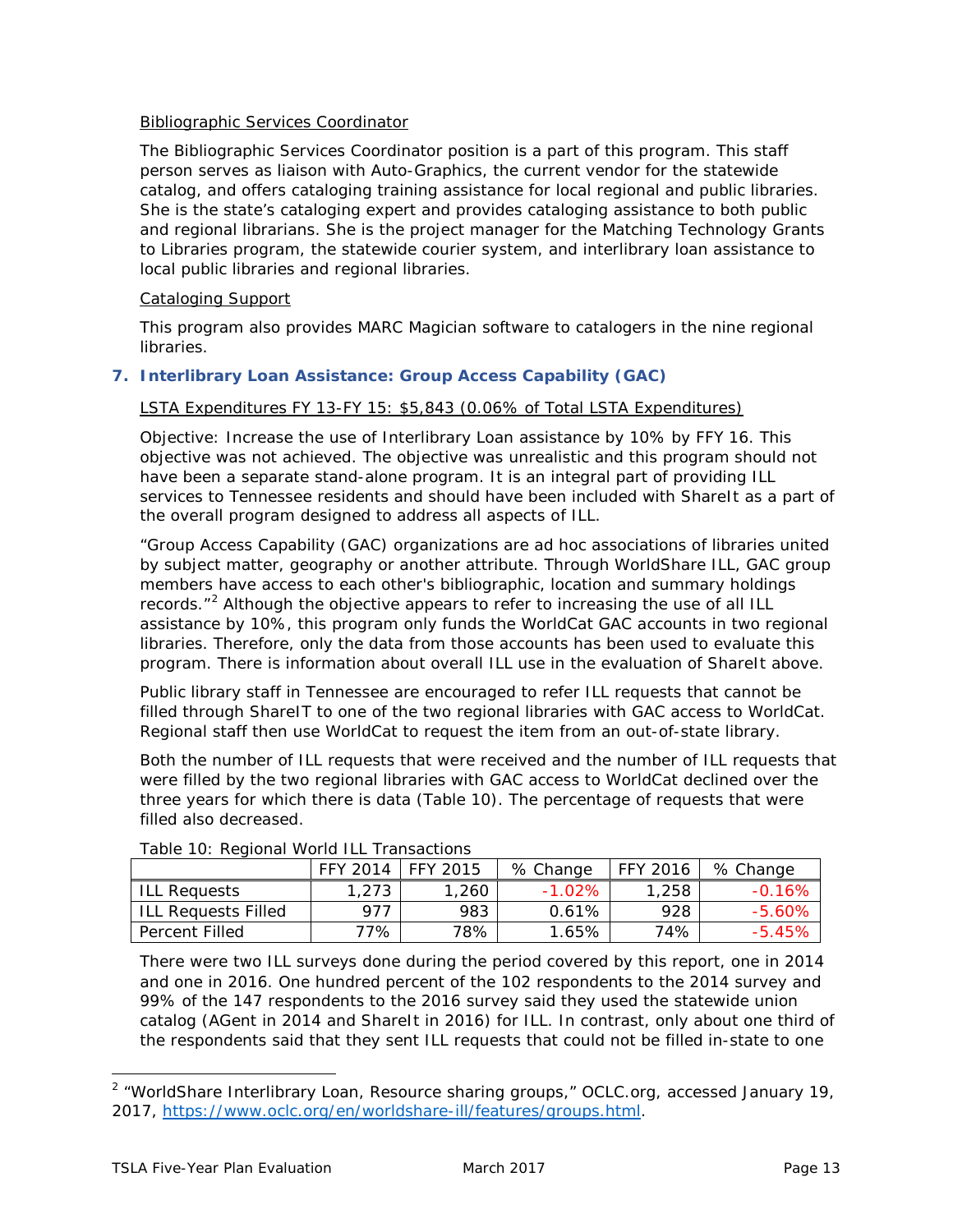of the two regional libraries with GAC access to the OCLC WorldCat. Although awareness of service increased by 9% between 2014 and 2016, use increased by just 4%. Nearly 50% of the respondents who are aware of the service did not use it in 2016 (Table 11). There was no data in either survey to explain why library staff chose not to use WorldCat to request out-of-state items.

|            | Used GAC | Did not use GAC | Not aware of service |
|------------|----------|-----------------|----------------------|
| l FFY 2014 | 33%      | 44%             | 23%                  |
| FFY 2016   | 37%      | 48%             | 14%                  |

#### Table 11: Regional WorldCat Users

#### **8. Tennessee Library for the Blind and Physically Handicapped (LBPH)**

#### LSTA Expenditures FY 13-FY 15: \$212,007 (2.3% of Total LSTA Expenditures)

Objective: By 2017, the quality of life for Tennesseans with print disabilities will be enhanced through the provision of specially formatted materials. *This is a subjective measure, but based on the responses from the 2016 LBPH survey, the people who use LBPH are very positive about services they* 

*receive.* 

This program pays salary and benefits for one full-time Reader Advisor. Funds were also used to purchase large-print books to supplement the braille and audio materials provided through the National Library Service for the Blind and Physically Handicapped/ Library of Congress. In addition, LSTA funds were used for outreach services, travel, and equipment.

**"My mother uses this service and it has been a blessing. She anxiously awaits the books. For the first time in 10 years she has something to look forward to every day. I can't begin to tell you how grateful we are for this service!" – Adult Child of a LBPH User**

LBPH customers use the library's resources heavily, and they are very positive about the library's services and the help they receive from the library's staff. In FFY 2016, LBPH staff purged inactive and withdrawn patron accounts and weeded the descriptive video and cassette audiobook collections. The number of customers was reduced by nearly half and the number of items was reduced by 8%. In the same year, circulation increased by 16% and the average annual circulation per customer was an impressive 68.5 items (Table 12).

|                       | FFY 2014 | <b>FFY 2015</b> | % Change  | <b>FFY 2016</b> | % Change  |
|-----------------------|----------|-----------------|-----------|-----------------|-----------|
| <b>Customers</b>      | 8,989    | 8.542           | $-4.97\%$ | 4,436           | $-48.07%$ |
| Items owned           | 191,260  | 192,015         | 0.39%     | 191,182         | $-0.43%$  |
| Circulation           | 285,006  | 262,864         | $-7.77\%$ | 303,937         | 15.63%    |
| Circ. per<br>Customer | 31.7     | 30.8            |           | 68.5            |           |

#### Table 12: LBPH Customer and Use Data

Four hundred and fifty-seven people completed the 2016 LBPH survey. The respondents were a combination of the people who were able to use LBPH services on their own and the caregivers of people who needed assistance to use the service. The respondents were positive about the services they received and the assistance provided by staff. Only five people (1.09%) rated the services provided by LBPH as "Fair" and no one said it was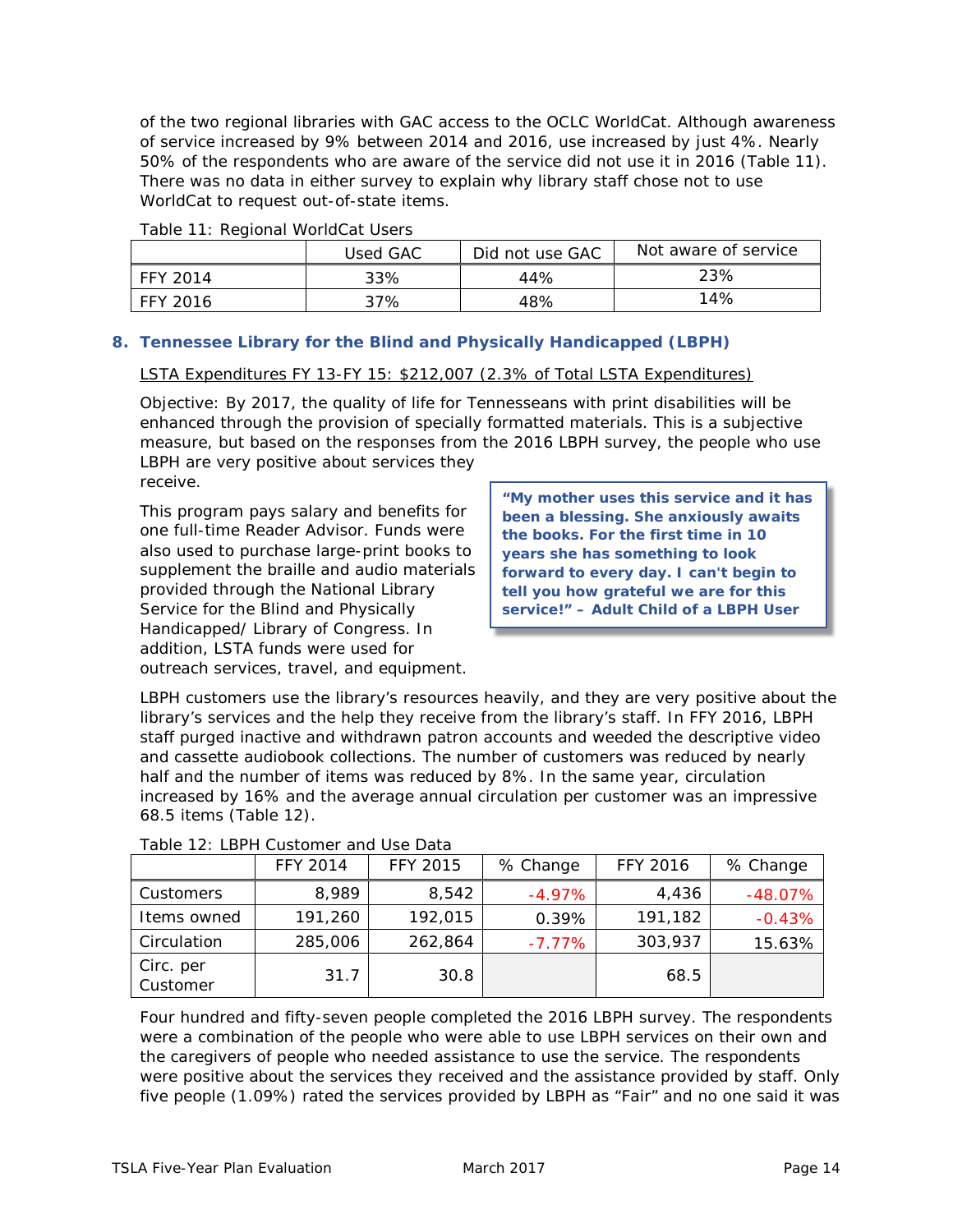"Poor." The survey respondents were even more positive about the quality of help provided by the staff (Table 13).

| Table 13: Reponses to the Question "When you contact the library, do you receive the |  |  |  |
|--------------------------------------------------------------------------------------|--|--|--|
| help or information you request?"                                                    |  |  |  |

| Always       | 375  | 85.03% |
|--------------|------|--------|
| Usually      | 58   | 13.15% |
| Sometimes    |      | 1.59%  |
| Almost Never |      | 0.23%  |
| No Answer    | 16   | 3.5%   |
| Total        | 45 I |        |

**"I cannot read well enough to pick out the tapes and I ask the staff to pick out the books for me and they always send me good ones… Thank you for being there for people like me." – LBPH Survey Respondent**

#### **9. Courier Service**

#### LSTA Expenditures FY 13-FY 15: \$0

The program was moved to state funding after the *Tennessee State Library and Archives Library Services and Technology Act Plan 2013-2017* was submitted.

#### **Goal 2: All Tennessee residents will have the reading skills, information resources, and library services needed to succeed in school, at work, and in their daily lives.**

The objective for the program in this goal at two targets; one was exceeded and one was partially achieved.

#### **1. R.E.A.D.S**

#### LSTA Expenditures FFY 13-FY 15: \$680,888 (7.39% of Total LSTA Expenditures)

Objective: By 2017, patrons of libraries participating in the Tennessee Regional Library System will have access to a collection of digital audio, ebook, music, and film titles that has grown by 50% and will increase their usage of this collection by 75%. *The first target in this objective was exceeded and the second was partially achieved.*

R.E.A.D.S. uses the Overdrive digital download platform to provide materials to library users in Tennessee's 91 non-metropolitan counties.

**"I love libraries. But I have to admit that with my hectic schedule, using READS is fast, easy, and so convenient. (Especially when I finish a book at ends with a cliffhanger and I HAVE TO get my hands on the next book at 2 AM.) Librarians are Superheroes! (But without capes.) Keep up your amazing work!" – READS Survey Respondent**

This is a very successful program that has seen substantial growth during the reporting period. At the beginning of FFY 2014, the collection had 85,734 items. At the end of FFY 2016, the collection had grown to 156,629 items, an 83% increase (Table 14).

| Format       | <b>FFY</b> | <b>FFY 2014</b> | %      | <b>FFY</b> | %      | <b>FFY</b> |          |
|--------------|------------|-----------------|--------|------------|--------|------------|----------|
|              | 2013       |                 | Change | 2015       | Change | 2016       | % Change |
| Audiobooks   | 24,629     | 31,054          | 26.09% | 36,919     | 18.89% | 44,418     | 20.31%   |
| Ebooks       | 50,092     | 79,902          | 59.51% | 91,942     | 15.07% | 107,426    | 16.84%   |
| Videos       |            | 2,360           |        | 2,626      | 11.27% | 2,655      | 1.10%    |
| Magazines    |            | O               |        | O          |        | 113        |          |
| <b>TOTAL</b> | 74,721     | 113,316         | 51.65% | 131,487    | 16.04% | 154,612    | 17.59%   |

#### Table 14: R.E.A.D.S. Collections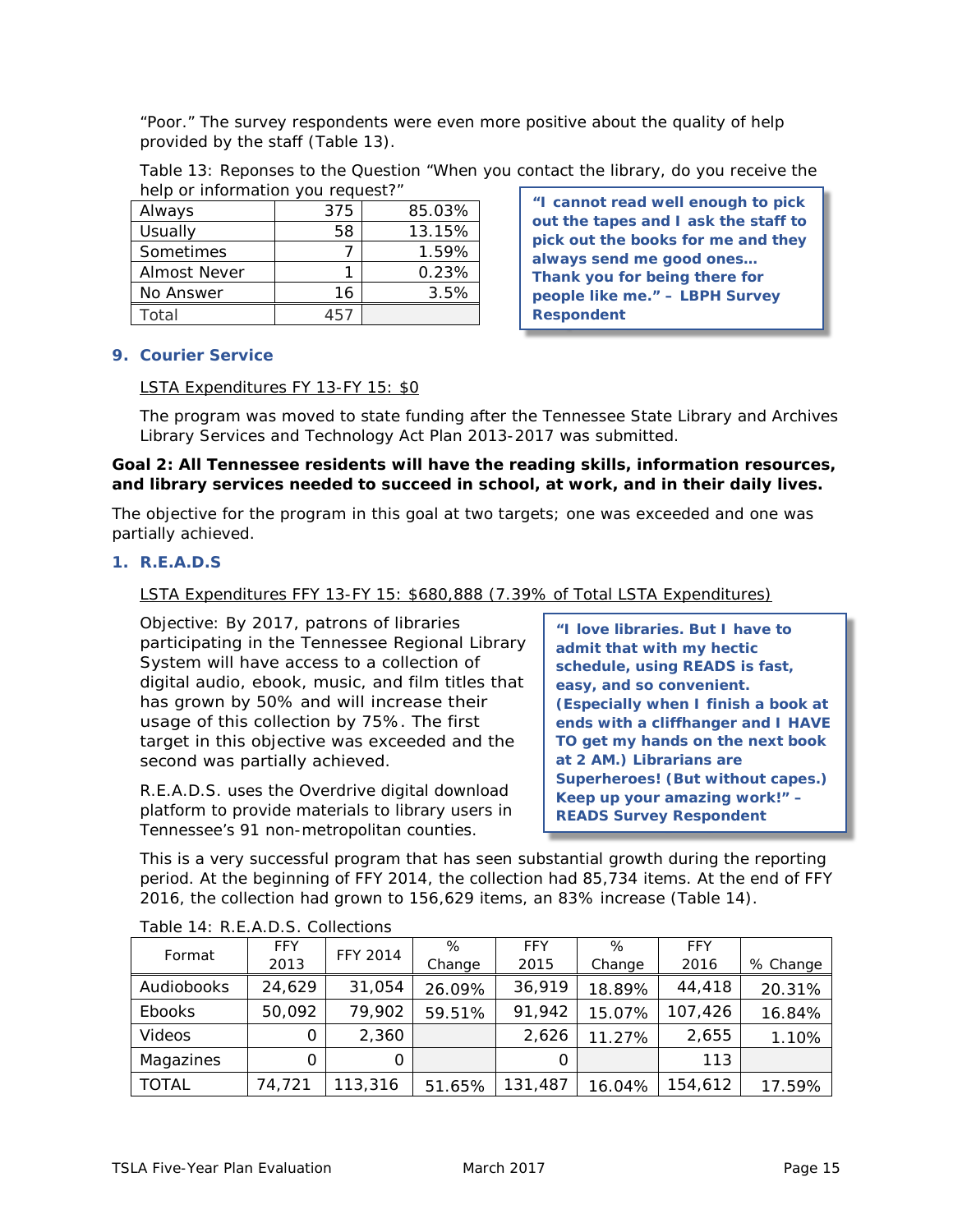The objective for this program identifies audio, ebook, music, and film titles as a part of the R.E.A.D.S. collection. However, in view of the many inexpensive and free music streaming services and the extremely high demand for audiobooks and ebooks, staff decided not to add music to the collection. In FFY 2014, staff added a small collection of video titles, but the titles were not used frequently and the collection is being phased out.

Although the collection has increased by 83% in the past three years, demand for ebooks and audiobooks far exceeds the supply. Several years ago, the R.E.A.D.S. Overdrive account was set to automatically purchase a new copy of a title when there were more than five people waiting for each copy. Currently, the account is set to add a new copy of a title when the tenth reserve is placed. Even with that much higher threshold, the cost of buying additional copies of titles with ten holds is approximately \$40,000 a month.

During FFY 2014, the total R.E.A.D.S. circulation was 1,586,777. During FFY 2016, the total circulation had grown to 2,569,176, an increase of 62% (Table 15). This was below the target of a 75% increase. The FFY 2016 turnover rate for R.E.A.D.S materials (the average number of time each item is checked out) was 16.6. R.E.A.D.S. allows a threeweek loan period. Based on that, circulation is almost at capacity. If everyone took advantage of the three-week loan period, all R.E.A.D.S. materials would be checked out 49.8 weeks a year. The only way to increase circulation will be to increase the size of the collection or reduce the length of the loan period, or some combination of both. If one or both of those change are made, the increase in R.E.A.D.S. circulation will exceed the target by the end of this Five-Year Plan.

|                                       | <b>FFY 2014</b> | <b>FFY 2015</b> | % Change  | <b>FFY 2016</b> | % Change |
|---------------------------------------|-----------------|-----------------|-----------|-----------------|----------|
| <b>READS</b>                          | 1,586,777       | 2,077,789       | 30.94%    | 2,569,176       | 23.65%   |
| Public Library                        | 15,331,101      | 14,042,752      | $-8.40\%$ | 16,038,649      | 14.21%   |
| % of Public<br>Library<br>Circulation | 10.35%          | 14.80%          |           | 16.02%          |          |

Table 15: R.E.A.D.S. Circulation

In 2013, the R.E.A.D.S staff surveyed R.E.A.D.S users. The SurveyMonkey survey was open for one month and 698 people responded. In 2016, R.E.A.D.S staff again surveyed R.E.A.D.S users with the same survey instrument. The 2016 survey was open for one week and 2,924 people responded.

During the interview with the R.E.A.D.S. project manager, she said that one of the key findings in both surveys was the number of people who use R.E.A.D.S. but rarely or never visit a library, a trend that accelerated between 2013 and 2016 (Table 16). She went on to say that librarians have been trying to find ways to provide meaningful services to people who don't use traditional library services for many years. R.E.A.D.S seems to be reaching some of those people. What the survey didn't ask was how many people have stopped going to their local libraries and are using R.E.A.D.S. instead. That would be an interesting question to add to the next R.E.A.D.S. survey.

Table 16: Responses to the Question "Which statement best describes your use of the library?"

|                                                     | 2013   2016 |    |
|-----------------------------------------------------|-------------|----|
| I visit the physical library but I am new to READS. | 8%          | 4% |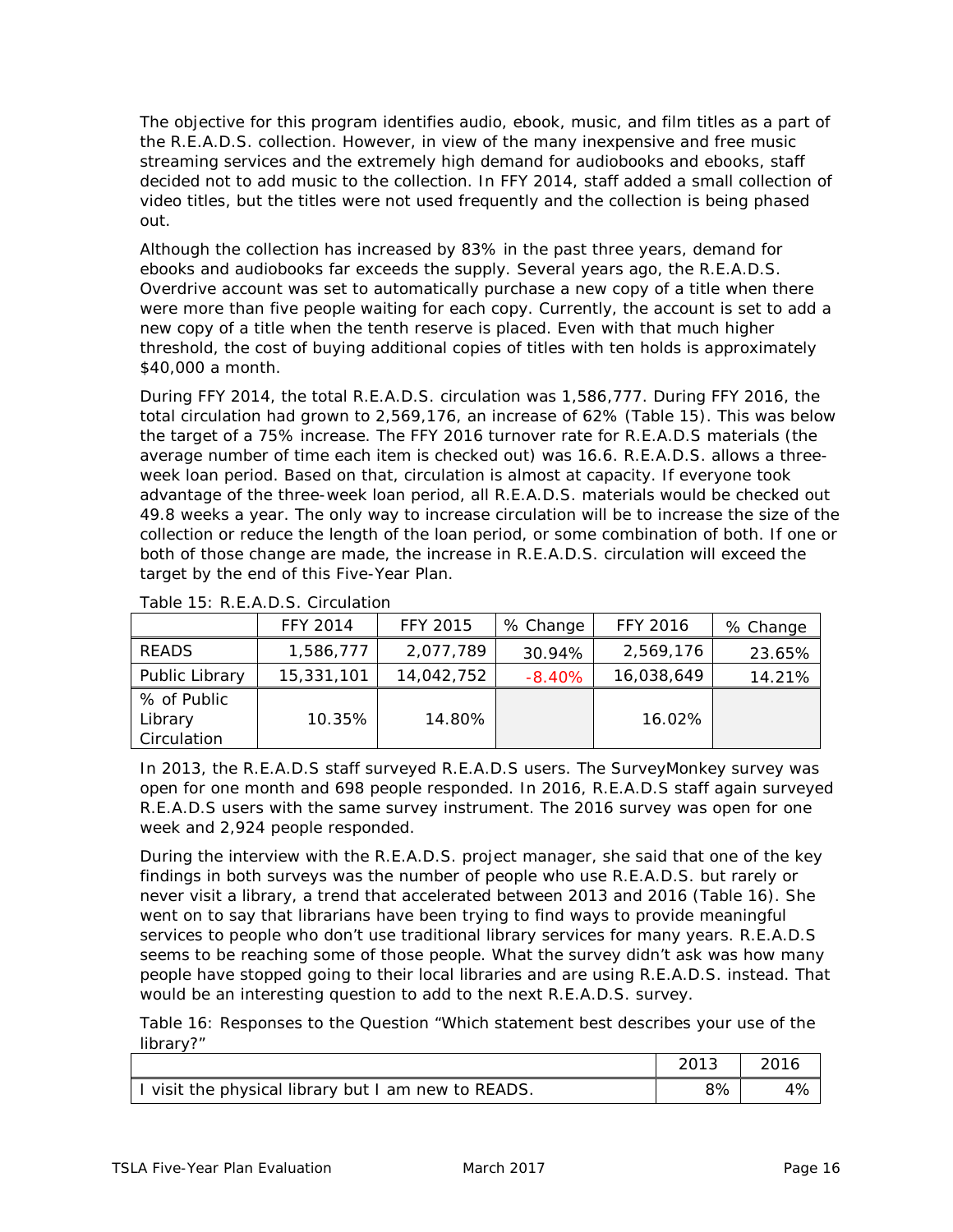| I visit the physical library and I use READS.                 | 48% | 45% |
|---------------------------------------------------------------|-----|-----|
| I rarely or never visit the physical library but I use READS. | 44% | 51% |

A comparison of the 2013 and 2016 surveys illustrates the change in how people listen and read downloadable materials, particularly audiobooks. The use of desktops and dedicated devices is down and the use of smartphones and tablets is up (Table 17).

|            | Listen                       |                          |      | Read |  |  |
|------------|------------------------------|--------------------------|------|------|--|--|
|            | 2013                         | 2016                     | 2013 | 2016 |  |  |
| Desktop    | 30%                          | 14%                      | 22%  | 16%  |  |  |
| MP3 Player | 57%                          | 22%                      |      |      |  |  |
| E-Reader   | $\qquad \qquad \blacksquare$ | $\overline{\phantom{a}}$ | 39%  | 29%  |  |  |
| Smartphone | 46%                          | 67%                      | 31%  | 33%  |  |  |
| Tablet     | 16%                          | 30%                      | 60%  | 68%  |  |  |

Table 17: Devices Used to Listen/Read R F A D S materials

The survey data also indicated that the average age of R.E.A.D.S. users is increasing. In 2013, 27% of the survey respondents said they were older than 60. In 2016, 45% of the respondents said they were over 60. This shift has implications for collection development and for marketing the service.

The final question in the survey asked respondents to "provide any other feedback about READS that you think will be helpful to us." Forty percent of the survey respondents - 1,160 people - provided feedback. Four themes emerged from the comments:

- Twenty-eight percent of the people who responded to the survey wanted to say how much they valued the service.
- **•** Overdrive had just completed an update to the site when the survey was released. Of the 30% of respondents who mentioned the update, 26% had problems with it and 4% thought it was an improvement.
- Thirteen percent said they found using Overdrive cumbersome but did not mention the update.
- Twelve percent wanted R.E.A.D.S. to buy more copies to reduce the hold time.

**"Dear READS, Honestly, I don't know what I would do without you! My quality of life would certainly be greatly diminished. I hope you will continue to do good work - to always look for ways to make improvements and technological advancements, & to be available to answer questions & provide assistance. Along with this survey, I'm sending my heartfelt appreciation to everyone involved in the READS program."** – **READS Survey Respondent**

**Goal 3: All Tennessee residents will benefit from enhanced library and information services because library staff members have the knowledge, skills, and competencies to offer high-quality 21st century library services.**

This goal has been partly achieved. There were three programs under this goal: one exceeded its objectives; one achieved its objectives, and one partially achieved its objectives.

#### **1. Continuing Education Summit**

LSTA Expenditures FY 13-FY 15: \$3,466 (0.04% of Total LSTA Expenditures)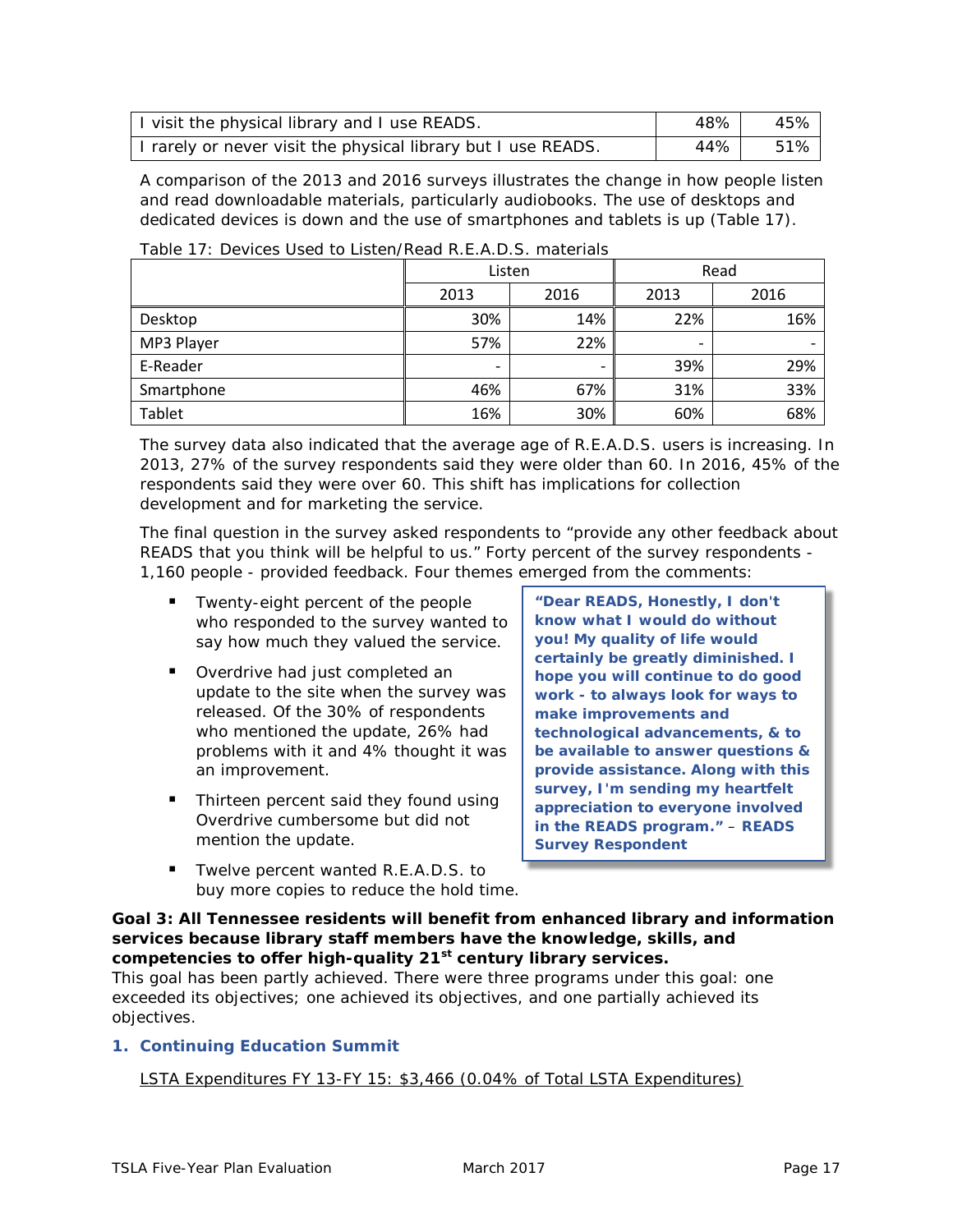Objective: By 2015, the Tennessee State Library and Archives will host a Continuing Education Planning Summit, partnering with other Tennessee library stakeholders to develop a core competencies program and five-year training agenda for public libraries. *This objective was partially achieved.*

The Continuing Education Summit was held on March 12-13, 2015 at the Buffalo River Regional Library. Although the original intent was to partner with other Tennessee library stakeholders, all of the attendees were TSLA staff members: the State Librarian and Archivist, the Planning and Development unit staff, and the Regional Library Directors and the Assistant Directors.

This summit resulted in the *Continuing Education Plan, FY 2016-2019.* The plan identified 25 public library staff competencies and included a five year schedule for presenting training on those competencies. The priorities in the plan were used as guidelines for regional training programs in 2016 (see Table 18 below).

The CE Coordinator who managed this program is no longer in the position. A new CE Coordinator has been hired and she is working with staff from the regional libraries to review the plan, make revisions as needed, and continue to implement a competencybased training program for library staff and trustees in the Tennessee.

#### **2. Staff Development**

#### LSTA Expenditures FY 13-FY 15: \$23,681 (0.25% of Total LSTA Expenditures)

Objective: TSLA and its regional library system will provide a core competenciesbased continuing education program for regional and public library staff and trustees that addresses the needs of the 21<sup>st</sup> century library environment. *This objective was achieved.*

During the three fiscal years covered in this report, staff in the nine regional libraries have provided 423 training programs (1,284\* hours of training) for nearly 7,000 regional and public library staff and trustees (Table 18).

|                             | FFY 2014 | <b>FFY 2015</b> | FFY 2016 | ΤΟΤΑΙ |
|-----------------------------|----------|-----------------|----------|-------|
| Number of Training Programs | 103      | 151             | 169      | 423   |
| Total Number of Hours of    |          |                 |          | 1,284 |
| Training*                   | 191      | 557             | 536      |       |
| Total Number of Attendees   | 2.206    | 2.131           | 2,359    | 6,696 |

Table 18

\* Four regional libraries did not report hours in 2014.

The regional training programs described above were funded with state monies, but the training topics in 2016 were guided by the *Continuing Education Plan, FY 2016- 2019*.

The LSTA monies in this program were used to: provide access to WebJunction training materials for staff from all types of libraries in Tennessee; pay for AdobeConnect web conferencing software; pay for Versal, an online e-training design site; and support to LibGuides, a collection of resources for projects and services that are offered by the TSLA Planning and Development team.

Between the beginning of FFY 2014 and the end of FFY 2016, TSLA staff used Adobe Connect to present 57 online training programs to a total of 1,928 staff members. There were 4,219 views of the Online CE Calendar and LibGuides were viewed 43,736 times.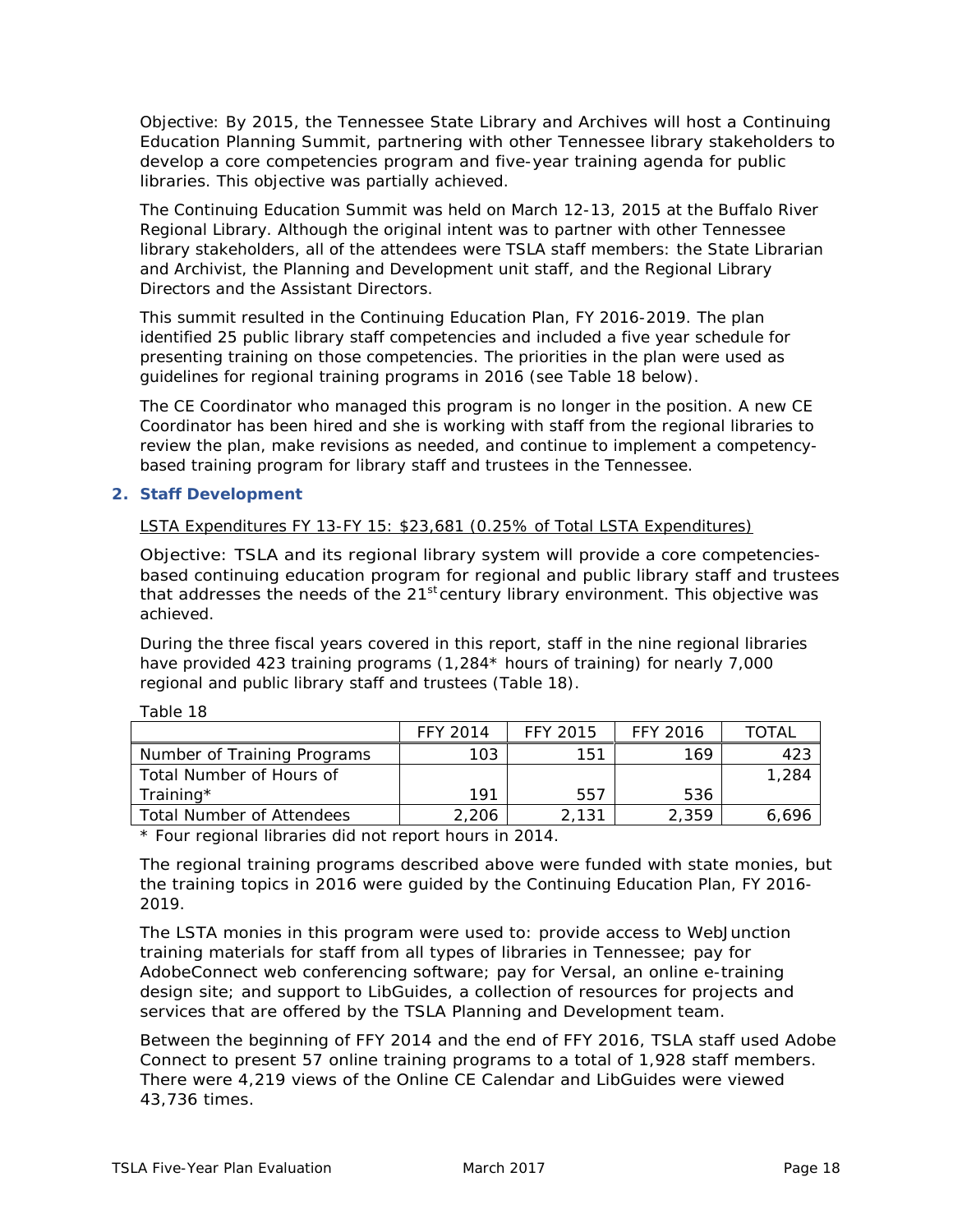#### **3. Technology Enhancements for TSLA's Public Library Support System**

#### LSTA Expenditures FY 13-FY 15: \$196,184 (2.13% of Total LSTA Expenditures)

Objective: Each year, at least 50% of library technology needs outlined in the Information Systems Plans for the regional libraries and the Planning and Development staff of TSLA will be purchased with LSTA funds*. The objective was exceeded.*

During each of the years covered in this report, 100% of the requested items were purchased. TSLA staff report that "this equipment allowed us to function with 4.5 or 5 staff members per region, following a 40% staff reduction in July 2012. Of necessity, individual productivity and efficiency had to improve to compensate for the lost staff. Without current and reliable tools, the Regional Library program could not have continued to earn such high marks from libraries statewide."

#### **A-2. NATIONAL PRIORITIES AND FOCAL ISSUES**

The three goals in Tennessee Five-Year Plan supported three of the national priorities associated with the Measuring Success focal areas and their corresponding intents: Information Access; Lifelong Learning; and Institutional Capacity.

#### **Focal Area: Information Access**

Intent: Improve users' ability to discover information resources Intent: Improve users' ability to obtain and/or use information resources

Bibliographic Access and Resource Sharing: "[T]oday's library catalogs are founded on predictable and consistent record and heading structures, which facilitate serendipitous discovery, efficient known-item retrieval and many ways to browse."<sup>[3](#page-20-0)</sup> MARC records are the building blocks of an effective library catalog and an efficient interlibrary loan process. TSLA has used LSTA monies to support and improve bibliographic access and resource sharing during the three years covered in this report.

The state union catalog, ShareIt, contains 66% of the holdings of 187 public libraries, plus the holdings of three university libraries, and one school library; a total of 8,892,205 records in FFY 2016.

ShareIt is used as a both as a cataloging resource and as the primary tool for ILL activity in the state. Seventy percent of the library staff responding to the *2016 ShareIt Survey* indicated that they use ShareIt as a cataloging resource, usually by adding a local library code to an existing record. ShareIt records can be downloaded and imported into local integrated library systems, ensuring that Tennesseans have access to current holdings information in their local libraries. (Goal 1, Program 6)

- Libraries also use ShareIt as their primary interlibrary loan (ILL) resource. During the three years included in this report, 45,025 items were requested through ShareIt ILL. Two regional GACs provide access to the OCLC WorldCat for items that are not available through ShareIt. (Goal 1, Programs 6 and 7)
- **Many public libraries in Tennessee are small and poorly funded. The resources in** ShareIt are of no value to a library that does not have an integrated library system (ILS). In October, 2013, 35 public libraries either had no ILS or were operating a

<span id="page-20-0"></span><sup>&</sup>lt;sup>3</sup> OCLC, *Online Catalogs: What Users and Librarians Want* (Dublin, Ohio: OCLC, 2009) 1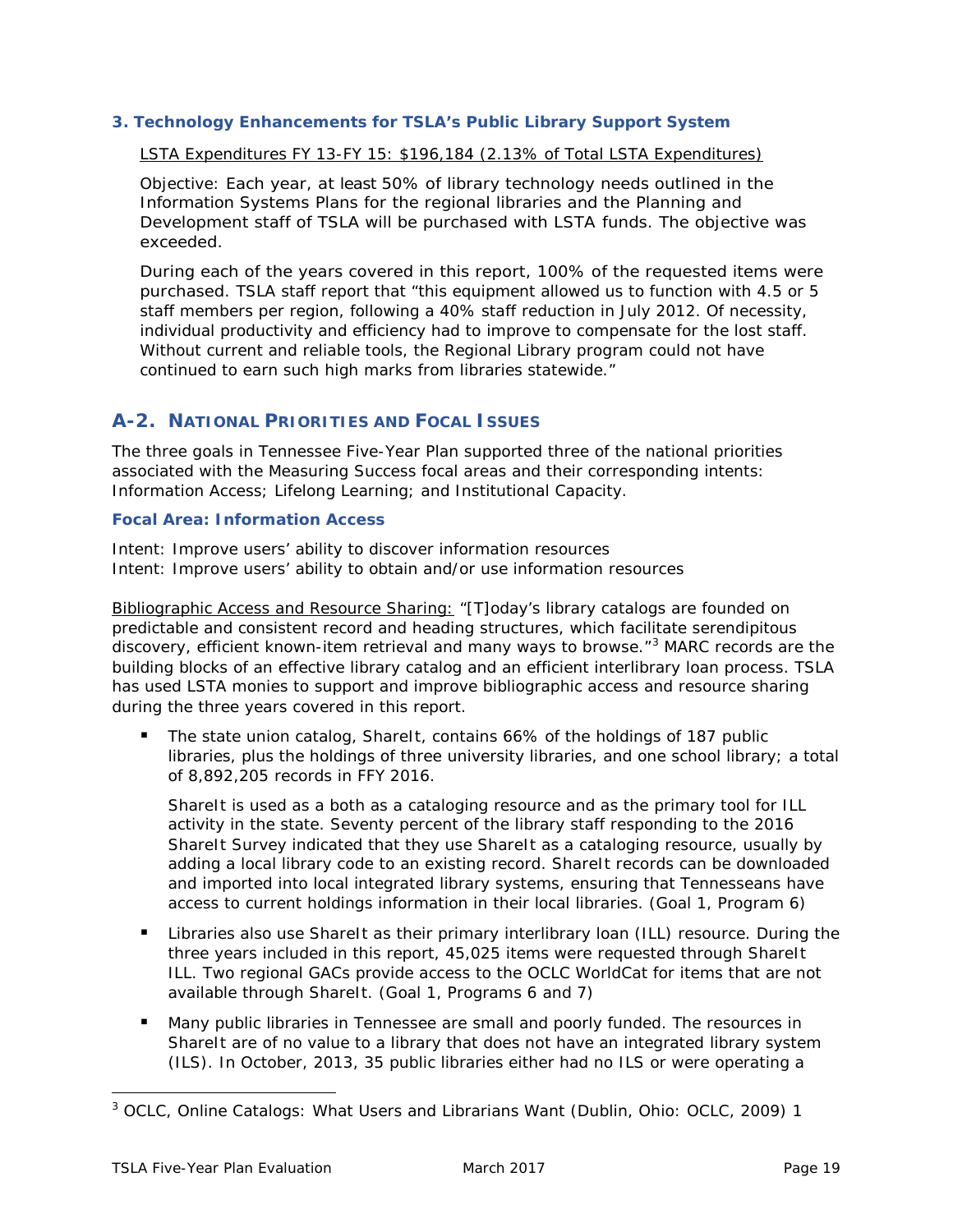non-supported ILS that could not interface with AGent, the statewide union catalog. In the past three years, LSTA monies have been used to coordinate a statewide contract that allows local public libraries to purchase of VERSO, an integrated library system, at a reduced rate. The number of public libraries with no ILS or an unsupported ILS has been reduced to 14, a 40% decrease. (Goal 1, Program 5)

Online Databases: Online databases provide an easy way for users to search for information across a variety of resources and to view or download the information they find.

 The Tennessee Electronic Library (TEL) provides all Tennesseans with access to a variety of databases that are used to discover information resources that support their formal learning, help them to discover their family heritage, find the tools needed to seek employment, explore past issues of the Tennessean (the Nashville newspaper), learn new languages, and find answers to questions relating to health, wealth, and other personal issues. Between FFY 2014 and FFY 2016, the number of full text retrievals 6,953,801 in to 17,498,191, an increase of 152%. (Goal 1, Program 2)

Information Technology: One of the things that ShareIt, VERSO, ILL, and TEL have in common is that they are all dependent on technology: up-to-date computers and software; robust network connectivity; and skilled IT staff. LSTA monies were used to help public libraries acquire technology and to provide the technical support needed to maintain that technology.

- Matching technology grants double the ability of public libraries to purchase and maintain hardware and software needed to ensure that users have access to local and statewide materials. The 50/50 match ensures that public library directors and boards do not rely solely on LSTA funds to support their IT needs. In the past three years, TLSA has awarded 476 matching technology grants for a total of \$649,184. As a result, public libraries currently have 1.17 Internet-connected computers per 1,000 population. (Goal 1, Program 3)
- Acquiring hardware and software is just the first step. It all needs to be installed and maintained. Libraries are also increasingly dependent on robust, stable network connections. It was clear during the planning for the Five-Year plan, that local public libraries needed more IT support than they were receiving. Therefore, the Network Services unit was expanded from four consultants and a manager to include nine additional staff members, one from the each of the nine regions. The new staff were given advanced training and now all 14 Network Services staff share the responsibility for staffing the IT Help Desk and providing on-site technical support. During the past three years, the Help Desk has received 9,773 requests for assistance. Staff closed 49% of those requests in 24 hours and an additional 30% within a week. (Goal 1, Program 4)

Materials for Special Populations: Some segments of the population have special needs that require unique collections. LSTA monies were used to purchase materials for disadvantaged populations and to provide staff and materials for the Tennessee Library for the Blind and Physically Handicapped.

 The Materials for the Disadvantaged program provided materials for special audiences served by the 170 public libraries that are a part of the Regional Library System and the four metropolitan public libraries. Library staff were encouraged to use the funds to meet local needs. The majority of the funds were spent on largeprint materials, materials to support Head Start and day care early literacy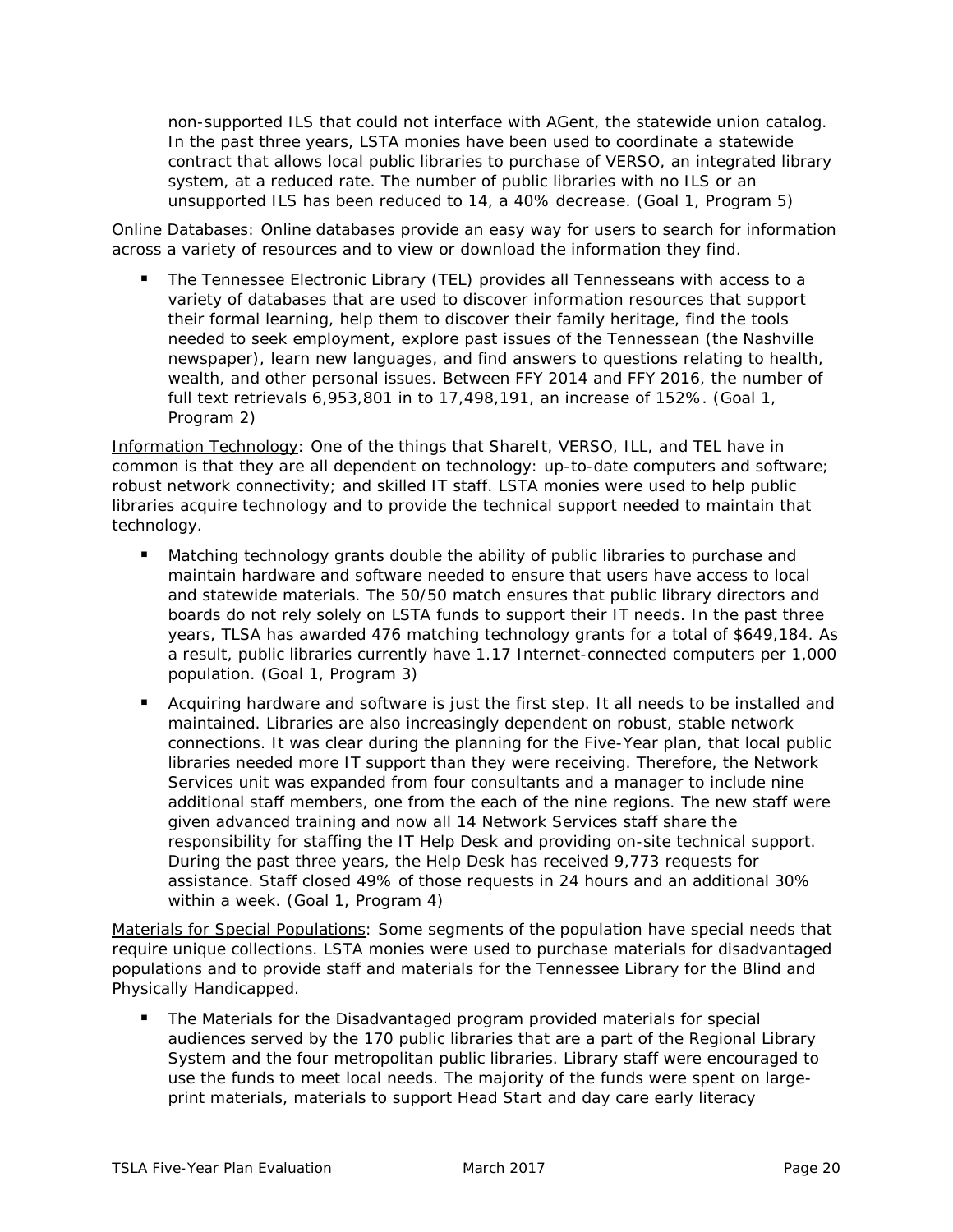programs, and materials used with outreach to local schools. The Materials for the Disadvantaged funds provided an average of \$0.11 per capita in additional materials monies for all of the participating non-metropolitan libraries. The money was particularly important to the 71 libraries serving populations of less than 10,000 people. In FFY 16, they only had \$218,923 in local funds for materials – \$0.70 per capita. (Goal 1, Program 1)

**EXTED 10** LSTA monies were used to pay the salary and benefits for one full-time Reader Advisor in the Library for the Blind and Physically Handicapped. Funds were also used to purchase large-print books to supplement the braille and audio materials provided through the National Library Service for the Blind and Physically Handicapped/Library of Congress. In FFY 2016, LBPH circulated 303,937 items, an average of 69 items for every registered user. In the 2016 LBPH Survey, users and their caregivers were asked, "When you contact the library, do you receive the help or information you request?" An impressive 85% said they always received the help or information they requested and an additional 13% said they usually got what they needed. (Goal 1, Program 8)

#### **Focal Area: Lifelong Learning**

Intent: Improve user's general knowledge and skills

#### Digital Lending Collections:

■ R.E.A.D.S. is the Tennessee digital library. It provides access to ebooks, audiobooks, videos, and magazines. This service has grown considerably during the three years of this report. At the beginning FFY 2014, the collection included 24,629 audiobooks and 59,092 ebooks for a total of 83,721 items. At the end of FFY 2016, the collection had grown to include 44,418 audiobooks, 107,426 ebooks, 2,655 videos, and 114 magazines, for a total of 156,629 items, an 87% increase. Use has increased significantly as well. During FFY 2014, circulation was 1,586,777. At the end of FFY 2016, the total annual circulation had grown to 2,569,176, an increase of 63%. READS circulation as a percent of total library circulation doubled during the reporting period, from 7% in FFY 2013 to 14% in FFY 2016. (Goal 2, Program 1)

#### **Focal Area: Institutional Capacity**

#### Intent: Improve the library workforce

Continuing Education: The library environment is changing rapidly and the skills needed to provide 21<sup>st</sup> century library services are evolving. Staff development is more important than ever.

- CE Summit: This summit resulted in the *Continuing Education Plan, FY 2016-2019.*  The plan identified 25 public library staff competencies and developed a five-year schedule for presenting training on those competencies. The CE Coordinator who managed this program is no longer in the position. A new CE Coordinator has been hired and she is working with staff from the regional libraries to review and begin to implement the plan. (Goal 3, Program 1)
- Staff Development: During the three fiscal years covered in this report, staff in the nine regional libraries have provided 423 training programs for nearly 7,000 regional and public library staff and trustees. In addition, TSLA staff presented 57 online training programs to a total of 1,928 staff members. LSTA funds were used to provide access to WebJunction training materials for staff from all types of libraries in Tennessee; pay for AdobeConnect web conferencing software; pay for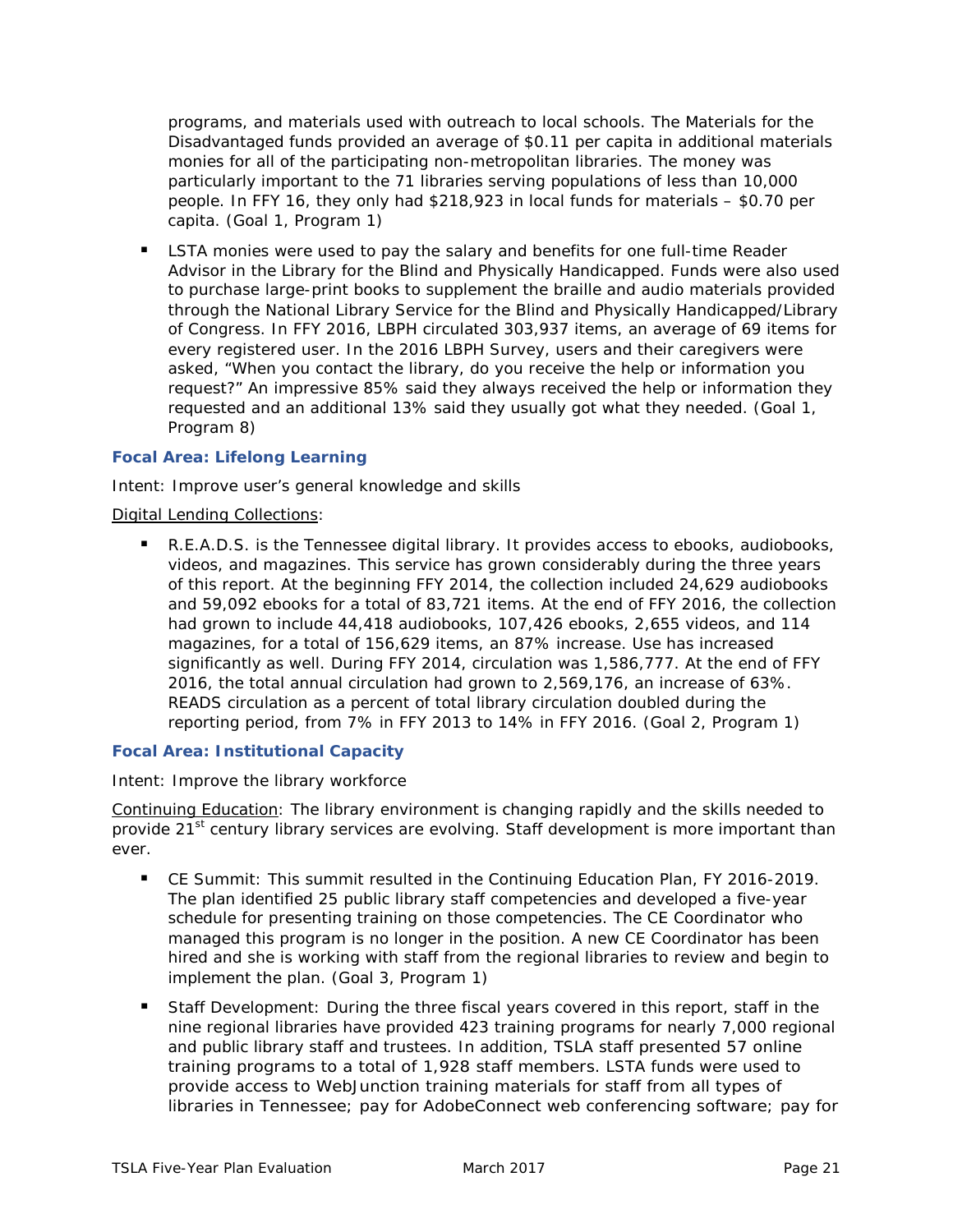Versal, an online e-training design site; and support to LibGuides, collection of resources for projects and services that are offered by the TSLA Planning and Development team. (Goal 3, Program 2)

Intent: Improve the library's physical and technological infrastructure

Technology Enhancements for TSLA's Public Library Support System: TSLA's public library support system includes the staff of the Planning and Development unit and the staff in the nine regional libraries. These staff members require up-to-date hardware and software to function effectively.

 On July 1, 2012, the 12 regional library systems in Tennessee were reconfigured into nine regional systems. As a part of the restructuring, the number of regional staff members was reduced by 40%. The responsibilities for the reconfigured regional libraries were streamlined and many of the regional functions were automated. The technology enhancements purchased with these funds gave the staff in the regional libraries and the Planning and Development unit the capacity needed to provide support services to libraries of all types across the state. (Goal 3, Program 3)

#### **A-3. TARGET AUDIENCES**

Although many of the target audiences in Table 19 were served by the programs evaluated in this report, none of the audiences received 10% or more of the total amount of resources committed by overall plan across multiple years.

|                                                                    | Yes | No |
|--------------------------------------------------------------------|-----|----|
| Library Workforce                                                  |     |    |
| Individuals living below the poverty line                          |     | x  |
| Individuals that are unemployed/underemployed                      |     |    |
| Ethnic or minority populations                                     |     | X  |
| Immigrants/refugees                                                |     | Х  |
| Individuals with disabilities                                      |     | x  |
| Individuals with limited functional literacy or information skills |     |    |
| Families                                                           |     |    |
| Children (aged 0-5)                                                |     |    |
| School-aged youth (aged 6-17)                                      |     |    |

Table 19: Target Audiences Receiving 10% or More of Total Resources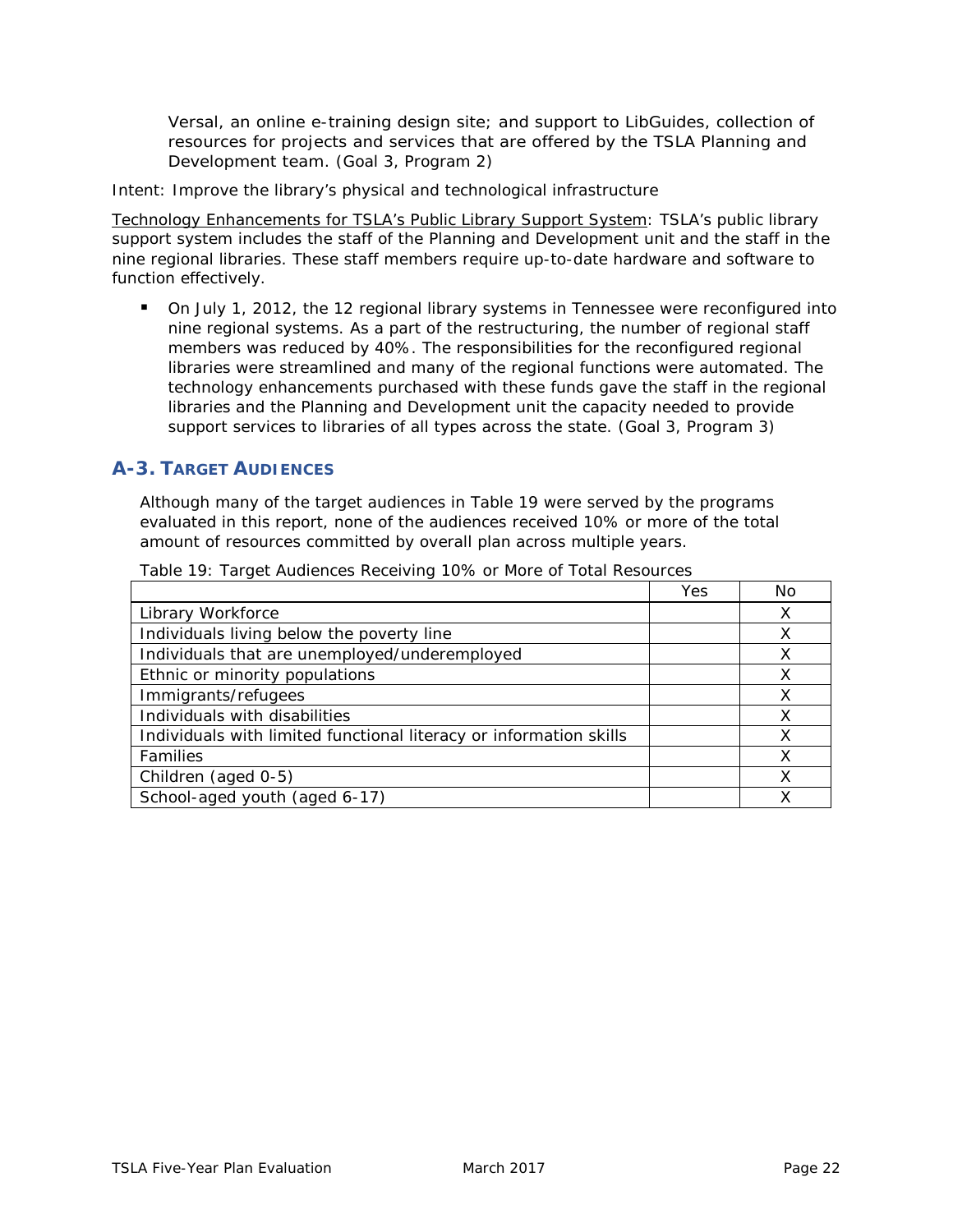### **B. Process Questions**

#### **B-1. HOW DATA FROM OLD AND NEW STATE PROGRAM REPORTS AND ELSEWHERE WAS USED TO GUIDE ACTIVITIES IN THE FIVE-YEAR PLAN**

The senior management team (the State Librarian and Archivist, the Assistant State Librarian who is also the LSTA Coordinator, and the Director of Regional Libraries) worked together to ensure that programs were in compliance with LSTA requirements and that the Annual Reports were completed accurately and on-time.

The State Librarian and Archivist chaired quarterly meetings of the TSLA staff members responsible for managing the programs funded by LSTA. During each meeting, staff reviewed the LSTA activities of the previous quarter and discussed the planned activities for the upcoming quarter. Each program budget was reviewed to ensure that monies were being spent in a timely manner. There has been some turnover in staff positions during the three federal fiscal years covered in this report and these meetings helped the new program managers to understand their responsibilities and the broader Five-Year Plan and reporting structure.

One of the recommendations in the evaluation of the 2008-2012 Five-Year Plan was to "develop a 'dashboard' for reporting data on a regular basis (daily/weekly/monthly), so that data is consistent and complete for each year and is immediately available to policy makers, program planners, and participants in Tennessee."<sup>[4](#page-24-0)</sup> This recommendation was not implemented. As a result, staff generally agree that the focus of the quarterly LSTA review meetings was more on the implementation of individual activities than on collecting and tabulating evaluative data. During the evaluator's interviews with the LSTA program managers, one of the most consistent themes was that the managers would like to have a streamlined and easily managed data collection process during the next five years.

#### **B-2. CHANGES MADE IN THE FIVE-YEAR PLAN**

The primary change in the Five-Year Plan occurred before the expenditures from the FFY 2013 LSTA award began. Originally, the intent was to fund a part of Firefly, the statewide courier service, with LSTA funds. However, the program ended up being fully funded with state monies and the LSTA funds originally budgeted for Firefly were reallocated.

#### **B-3. WHAT LSTA DATA HAS BEEN SHARED, HOW IT HAS BEEN SHARED, AND WITH WHOM HAS IT BEEN SHARED**

Information about LSTA programs and services is shared with a variety of stakeholders. As noted earlier, senior staff meet with LSTA program managers quarterly to review the activities of the preceding quarter, the activities planned for the upcoming quarter, and the program budgets.

The LSTA Coordinator uses information from these meetings to prepare reports which are presented at each quarterly meeting of the Tennessee Advisory Council on Libraries

<span id="page-24-0"></span> <sup>4</sup> Himmel and Wilson, *An Independent Evaluation of Tennessee's Implementation of the Library Services and Technology Act Grants to States Program 2008-2012* (Tennessee State Library and Archives, March, 2012), 25.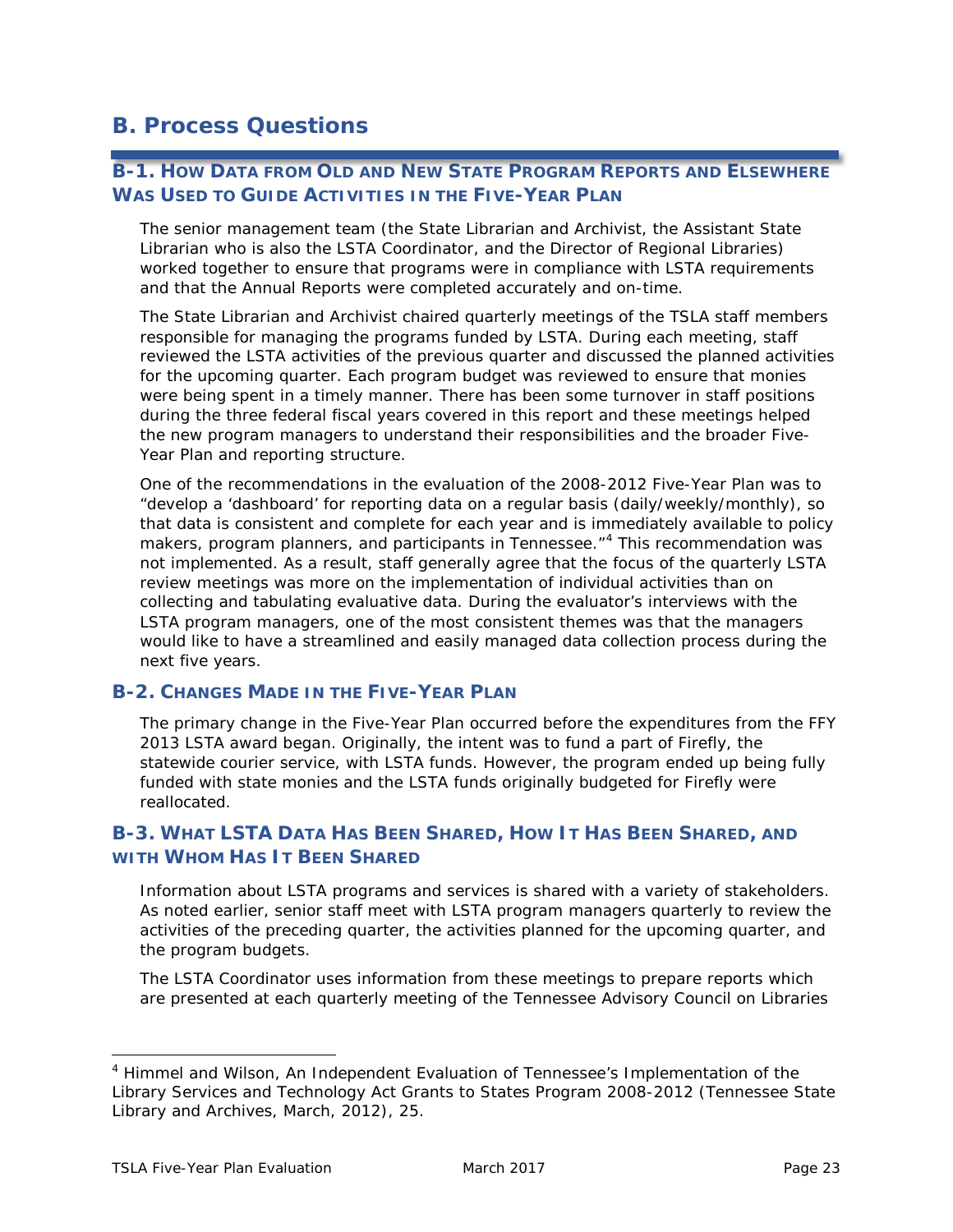(TACL) and during the quarterly meetings of the Regional Library Directors and Assistant Directors.

TSLA is a part of the Office of the Secretary State, and the State Librarian and Archivist meets with the Secretary of State regularly. Those meetings include updates on the programs and activities funded with LSTA monies.

The TEL Administrator reports to the Tenn-Share board on TEL activities regularly. Tenn-Share is an organization that includes over 300 libraries and information agencies of all types and sizes in Tennessee. Tenn-Share's primary purpose is to promote sharing of library resources, and as a result, they are interested in the TEL program.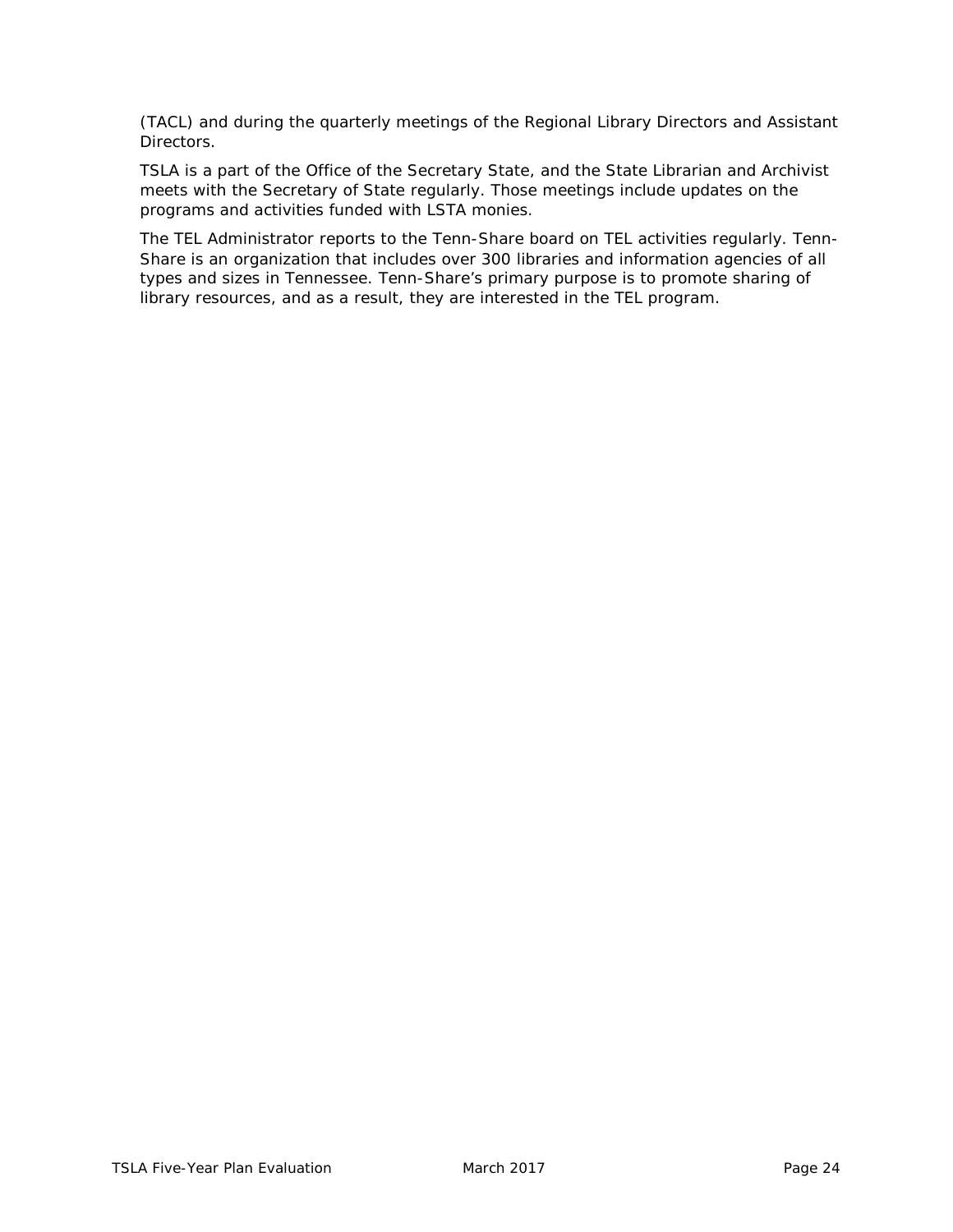# **C. Methodology Questions**

#### **C-1. SELECTION OF AN INDEPENDENT EVALUATOR**

The Tennessee State Library and Archives issued *Request for Quotes: LSTA Five Year Plan Evaluation* on July 5, 2016 and received two responses*.* The responses were reviewed by the State Librarian and Archivist and the Assistant State Librarian and Sandra Nelson was selected to serve as the independent evaluator. Ms. Nelson has the demonstrated professional competency required to rigorously conduct the evaluation, including requisite expertise in statistical and qualitative research methods. She completed two previous LSTA Five-Year Plan evaluations, one for the Tennessee State Library and Archives (2002) and one for the Kentucky Department for Libraries and Archives (2002). She also served as an outside evaluator for six of the FINRA grants awarded by ALA and the FINRA Investor Education Foundation. In addition, she has completed evaluation projects for the Bill & Melinda Gates Foundation and the state libraries of Idaho, North Carolina, California, and Maine.

#### **C-2. STATISTICAL AND QUALITATIVE EVALUATION METHODS USED TO CONDUCT THE FIVE-YEAR EVALUATION**

#### **Review of Existing LSTA Documents**

- *Tennessee State Library and Archives Library Services and Technology Act 2013- 2017*: This document included the goals and objectives for the programs to be evaluated and therefore provided the framework for this evaluation. However, the objectives for four programs were poorly defined and/or did not include measureable targets. This made it difficult to evaluate those programs.
- Annual Reports: The evaluator reviewed the Annual Reports for FFY 2013 and 2014 early in the evaluation process and the Annual Report for FFY 2015 when it was completed in December, 2016. These reports provided information about individual program activities, usage, and expenditures.
- *An Independent Evaluation of Tennessee's Implementation of the Library Services and Technology Act Grants to State Program 2008-2012*: This document provided historical context for the evaluation of some programs. It also included recommendations for managing and monitoring programs in the current Five-Year Plan.

#### **Individual Program Evaluation Data Gathered Annually**

Program managers had collected a variety of data about the programs for which they were responsible and all available data was reviewed. Some of the data elements were generated by digital analytic programs (TEL use, R.E.A.D.S. collection size and use, Network Services Help Desk queries and responses, LBPH user count and circulation, etc.). These data elements were considered to be reliable and valid.

Other data was collected manually. These data elements were not considered to be reliable, although they were useful in providing a general sense of a program's usage or effectiveness. For example, TEL training program evaluations were completed by nearly 500 people in the three years covered in this report. However, they were never tabulated. The evaluator scanned the evaluations and summarized what she saw, but the results are obviously not valid. Information about the regional training program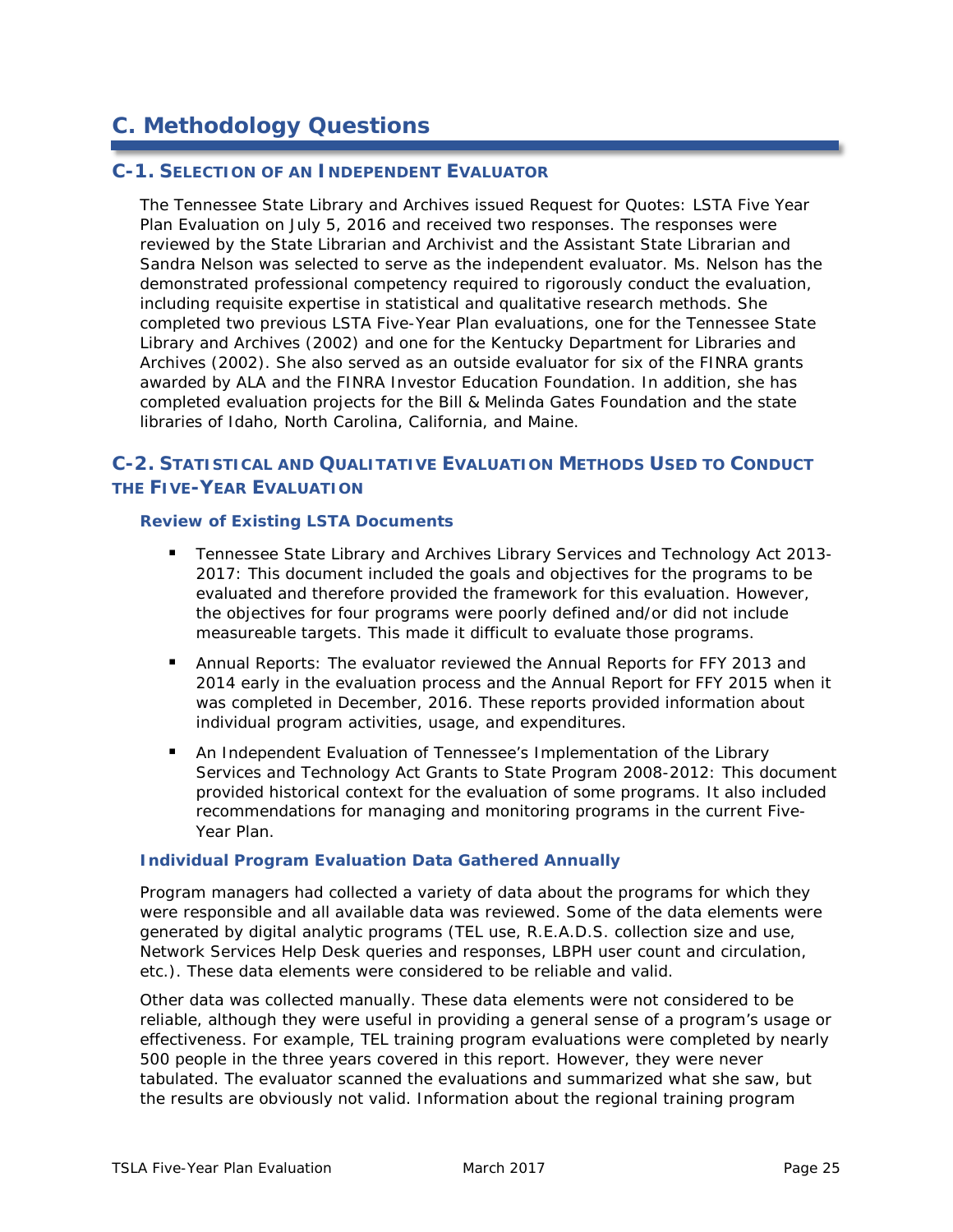attendance was manually counted and submitted. There are no guidelines for who to include in the attendance figures, so some regions included the regional staff and presenters as attendees and others just counted the librarians being trained.

SurveyMonkey surveys were used to collect stakeholder feedback for several programs including ILL/ShareIt, R.E.A.D.S., and LBPH. These surveys were open to anyone who chose to respond during a specified period of time. The survey responses reflected the feelings of the people who responded, but there is no way to tell if the respondents were a balanced sample of programs' target audience. For example, if the 2016 R.E.A.D.S. survey had been done immediately before the Overdrive upgrade rather than immediately after the upgrade, the respondents' comments would have probably been quite different. Online surveys can only capture respondents' feelings at the time the survey is being completed.

#### **Interviews and Meetings**

The evaluator facilitated meetings of TACL and the Regional Library Directors and Assistant Directors. During the meetings, participants were encouraged to discuss the strengths and weaknesses of each of the programs funded with LSTA monies. They were also given an opportunity to prioritize the programs.

The evaluator conducted key informant interviews with the State Librarian and Archivist, the Assistant State Librarian, and the staff members who manage each of the 13 programs in the Five-Year Plan. A complete list of people interviewed can be found in Appendix B.

#### **C-3. STAKEHOLDERS INVOLVED IN THE FIVE-YEAR EVALUATION**

There are four key stakeholder groups for services funded with LSTA monies: the staff of the State Library and Archives including The Regional Directors and Assistant Directors; the members of the Tennessee Advisory Council on Libraries; library staff members who use one or more of the LSTA-funded programs; and Tennessee residents who use one or more of the LSTA-funded programs. Information from each of these key stakeholder groups has been included in this evaluation.

TSLA Staff

- Assistant State Librarian and LSTA Coordinator: The Assistant State Librarian and LSTA Coordinator was the TSLA liaison with the evaluator ,and her assistance was exemplary. She provided all the data that was requested in a timely manner and was available to answer questions whenever she was needed. Her clear and concise Annual Reports provided the framework for this evaluation.
- State Librarian and Archivist: The State Librarian and Archivist met with the evaluator twice, and both meetings were productive. He has an excellent grasp of the overall LSTA program in Tennessee. His questions about the future of some of the LSTA-funded programs were valuable and helped to shape the evaluation strategies for those programs.
- **Planning and Development Staff: The members of the Planning and Development** unit are responsible for the implementation of most of the LSTA-funded programs. The evaluator met with each program manager for 30 minutes to an hour (see Appendix B for names and titles). During the meetings, the program managers answered the evaluator's questions about the data they had collected and discussed the challenges and successes of their programs. They also talked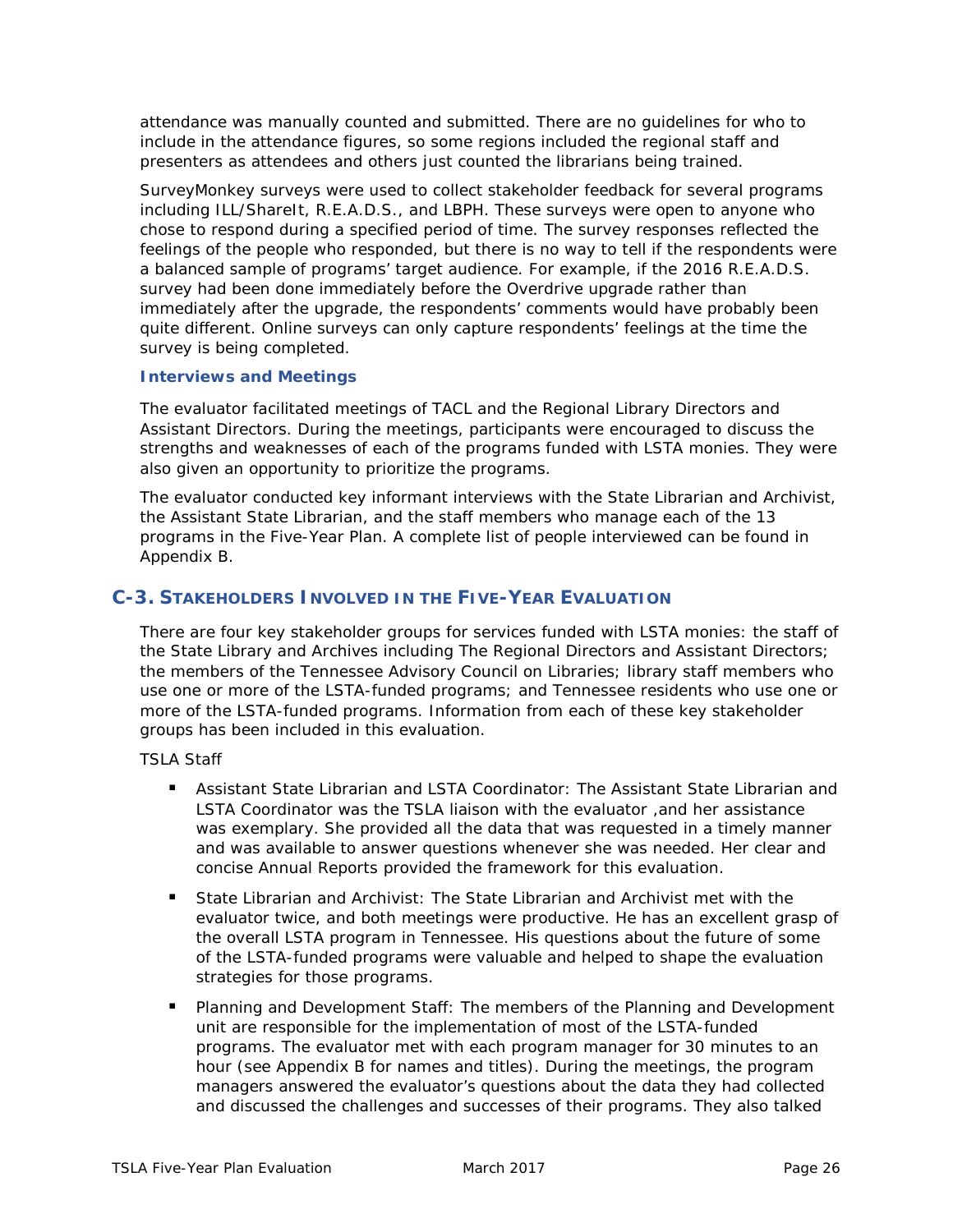about the changes they would like to see in the programs for which they were responsible in the next Five-Year Plan.

**Regional Library Directors and Assistant Directors: The evaluator met with the** Regional Library Directors and Assistant Directors for two hours during one of their regularly scheduled meetings. The regional staff discussed the priority of the various LSTA-funded programs and how those programs affected the libraries that each region serves. In addition to assessing the individual programs, they discussed the LSTA policies and procedures. In general, they felt TSLA's management of the LSTA program was very good, although several acknowledged that local library staff would prefer not to have to complete any grant applications or submit any grant reports.

Tennessee Advisory Council on Libraries (TACL): The evaluator met with the members of TACL twice, once early in the evaluation process and again when the draft evaluation was completed.

 During the first meeting, the members of TACL met in small groups to discuss how the LSTA-funded programs had affected the libraries and users that each member represents. During the general discussion that followed, members discussed the fact that the programs were important to different constituent groups. For example, the members representing school and academic libraries felt that the TEL databases were much more important than did the members representing public libraries. There was general agreement that the LSTA program was well-managed in Tennessee and that they were kept informed about the activities in most of the LSTA-funded programs.

**"The functions and responsibilities of this organization shall be those designated by the Secretary of State, and shall include:**

**1. Advise the Tennessee State Library and Archives on the development of the long-range program for library services in Tennessee.**

**2. Advise the Tennessee State Library and Archives on policy matters in the administration of the long range program.**

**3. Assist the Tennessee State Library and Archives in evaluating library programs, services and activities."** – **TACL By-Laws**

**During the second meeting with TACL, the evaluator presented the preliminary** results of her work. Members found the data about the use of the various LSTAfunded programs to be of value and agreed with the evaluator's assessments. After reviewing the data, TACL members discussed the programs they would like to see included in the next Five-Year Plan.

Library Staff Members: During the three years included in this evaluation, library staff members had a number of opportunities to evaluate some LSTA-funded programs through online surveys and individual evaluations. The following surveys and evaluations were reviewed as a part of this evaluation:

- Interlibrary Loan, GAC, and ShareIt user surveys in 2014 and 2016
- **Anecdotal data from selected library staff in each region about the Materials for** the Disadvantaged program
- Evaluations by nearly 500 TEL training program participants from 2014, 2015, and 2016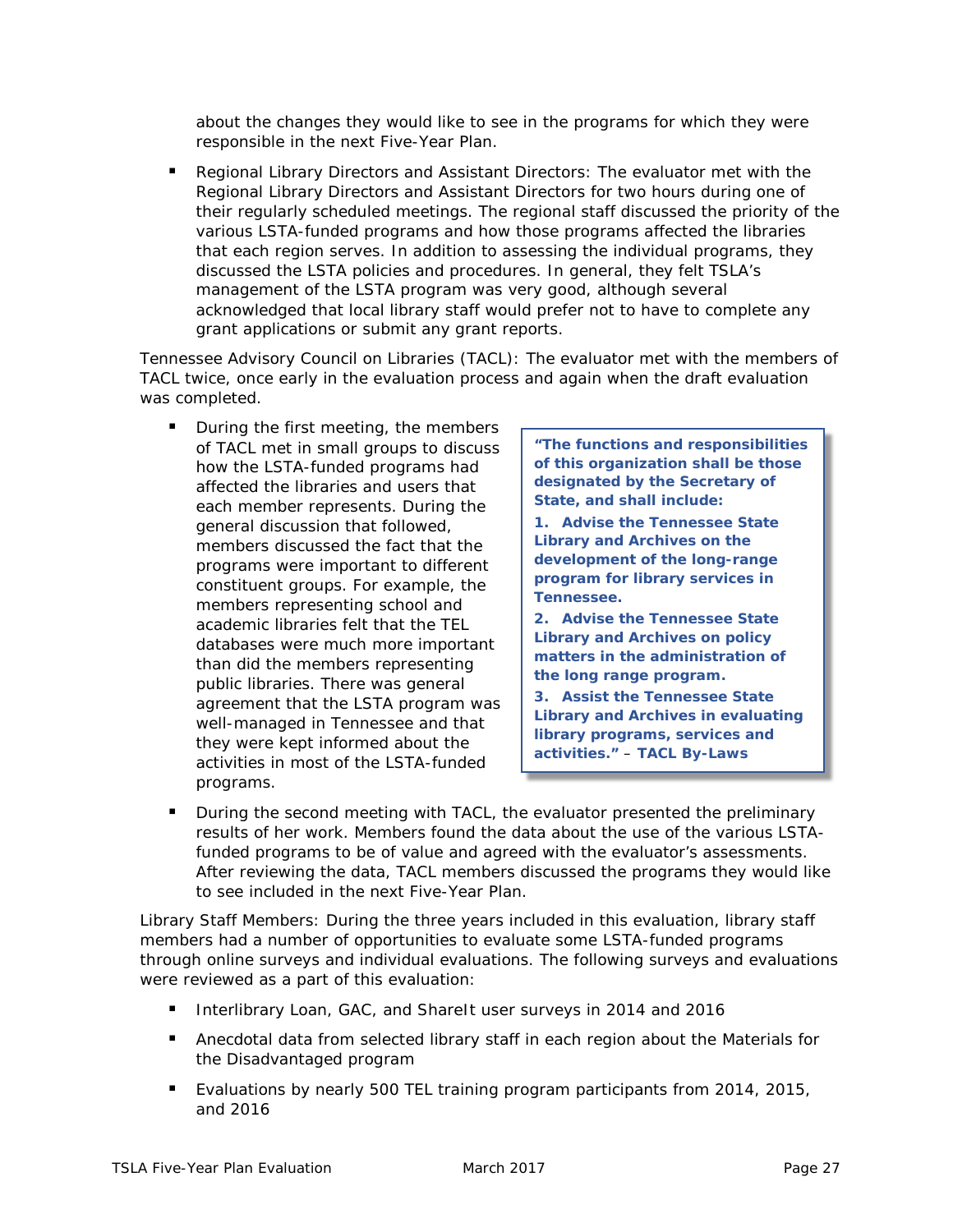Library staff evaluations of the services received from the Network Services Consultants from 2015 and 2016

Members of the Public: During the three years included in this evaluation, members of the public responded to three online surveys about the LSTA-funded programs they used. The following surveys were reviewed as a part of this evaluation:

- R.E.A.D.S. surveys in 2013 and 2016
- **LBPH survey in 2016**

#### **C-4. HOW KEY FINDINGS WILL BE SHARED**

TSLA staff are committed to sharing the key findings from this evaluation with all stakeholders:

- **The Tennessee Secretary of State, the members of TACL, and TSLA staff** members will receive a copy of the complete evaluation document.
- A copy of the full report will be made available to the public on the Secretary of State's website.
- **The Introduction to this evaluation has been written to serve as a standalone** document and a PowerPoint presentation has been developed to support that document. These two resources will be made available to the staff in the nine regional libraries. They will be encouraged to share these resources with the staff and trustees in the public libraries in their regions.
- The TEL program manager will present the TEL findings to the board of Tenn-Share.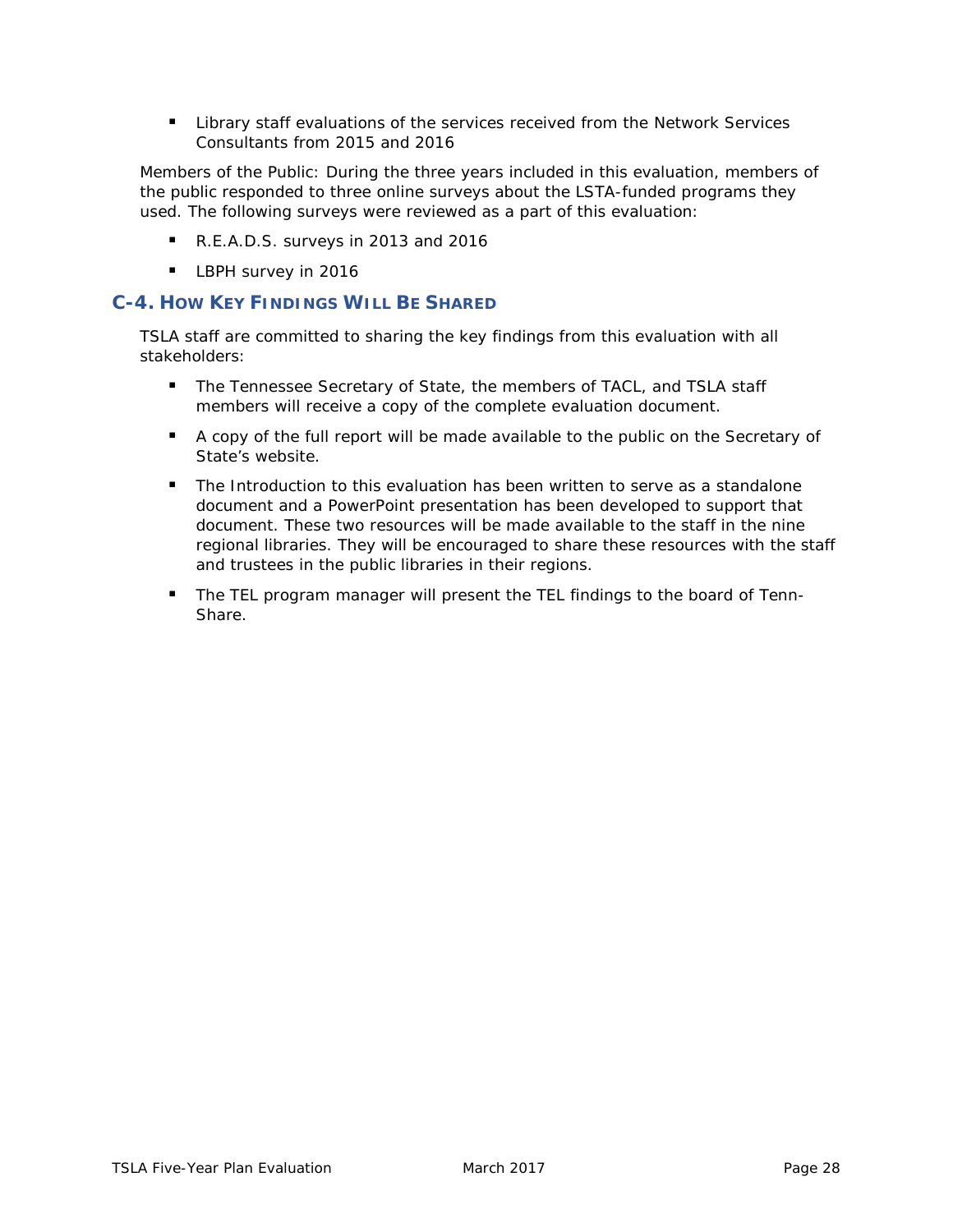# **Appendices**

- **A. List of Acronyms**
- **B. List of People and Groups Interviewed**
- **C. Bibliographies of All Documents Reviewed**
- **D. Copies Research Instruments Used**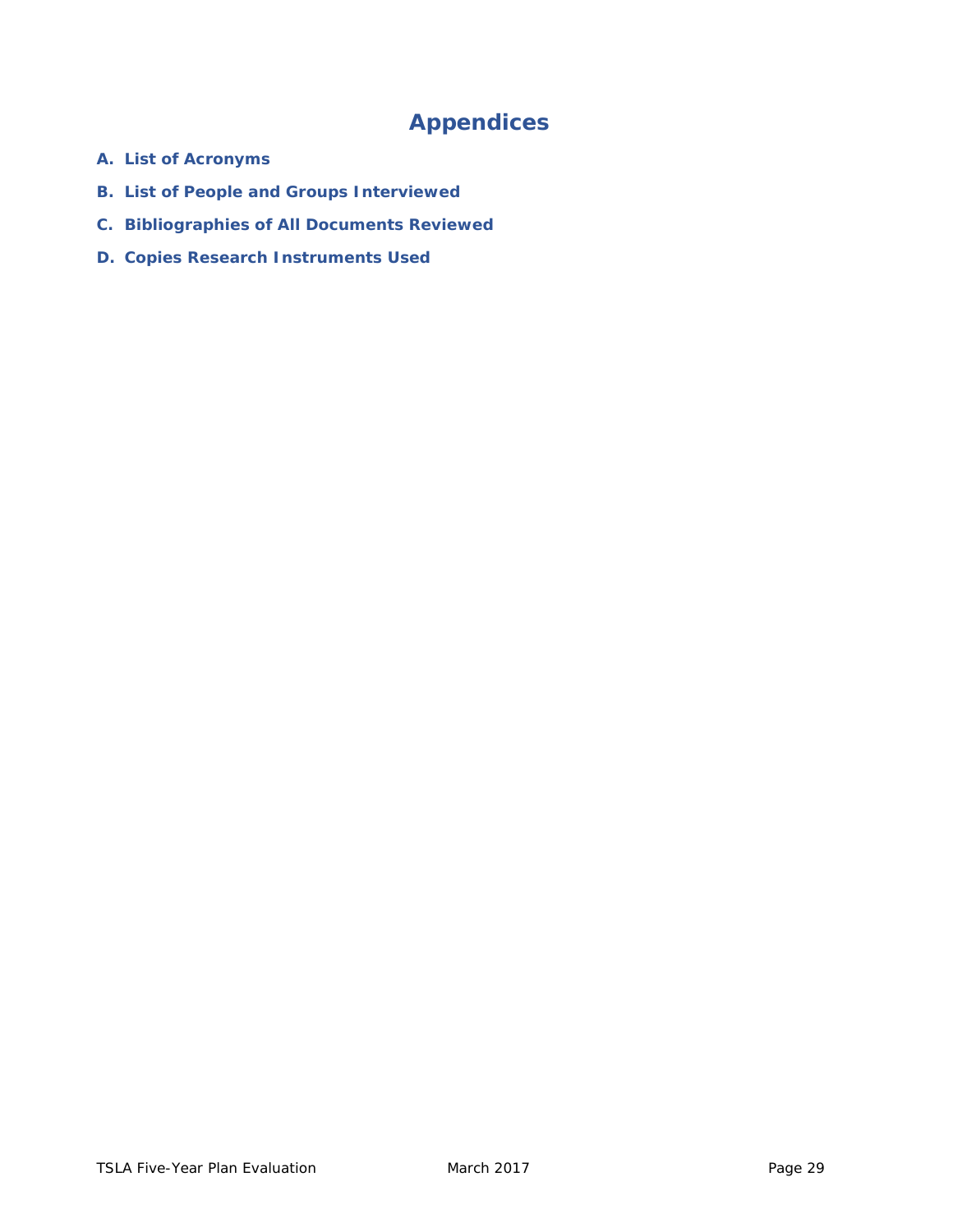# **Appendix A: List of Acronyms and Terms**

| <b>CE:</b> Continuing Education                        |
|--------------------------------------------------------|
| FFY: Federal Fiscal Year                               |
| <b>GAC: WorldCat Group Access Capability</b>           |
| ILL: Interlibrary Loan                                 |
| ILS: Integrated Library System                         |
| <b>IMLS: Institute of Museum and Library Services</b>  |
| IT: Information Technology                             |
| LBPH: Library for the Blind and Physically Handicapped |
| LSTA: Library Services and Technology Act              |
| <b>OCLC:</b> A global library cooperative              |
| P&D: TSLA Planning and Development Unit                |
| <b>ShareIt: Tennessee Statewide Union Catalog</b>      |
| TACL: Tennessee Advisory Council on Libraries          |
| TEL: Tennessee Electronic Library                      |
| <b>TSLA: Tennessee State Library and Archives</b>      |
| <b>VERSO:</b> Tennessee Integrated Library System      |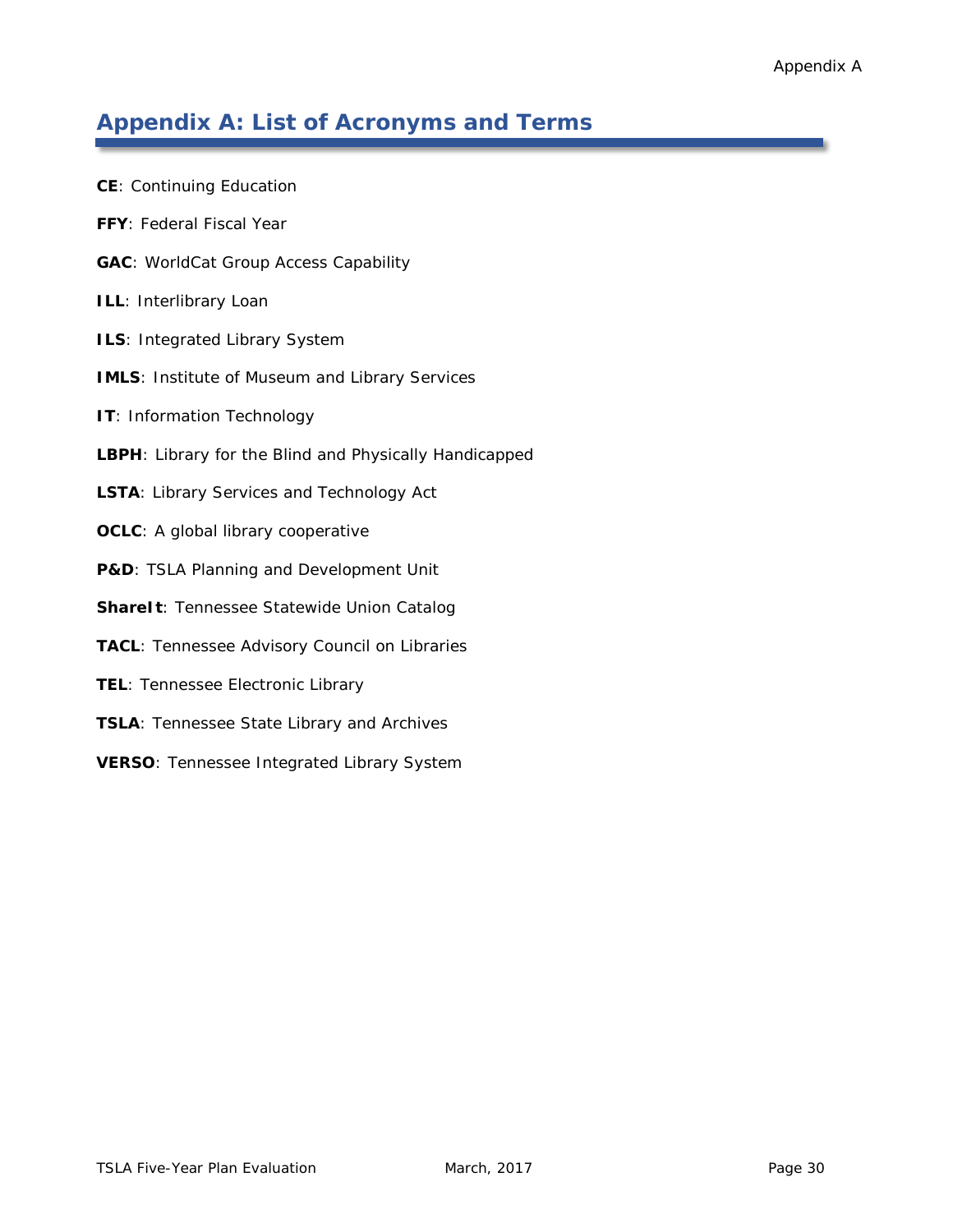# **Appendix B: List of People and Groups Interviewed**

#### **Individual Interviews: 30 minutes to an hour each**

| Date                         | <b>Interviewee</b>           | <b>Title</b>                                      | <b>LSTA Program Responsibilities</b>                                                                                                                                                                  |  |
|------------------------------|------------------------------|---------------------------------------------------|-------------------------------------------------------------------------------------------------------------------------------------------------------------------------------------------------------|--|
| 1/9/17                       | Lisa Walker                  | <b>Network Services</b><br>Manager                | Retwork Services Consultants<br>Program<br>" Technology Enhancements for TSLA's<br>Public Library Support System                                                                                      |  |
| 1/9/17                       | Erin Loree                   | <b>TEL Administrator</b>                          | <b>TEL</b>                                                                                                                                                                                            |  |
| 1/9/17                       | Christy Chandler             | State Data<br>Coordinator                         | Data support for Program Managers                                                                                                                                                                     |  |
| 1/9/17                       | Lauri Thompson               | <b>Continuing Education</b><br>Coordinator        | " Continuing Education Summit<br>Staff Development                                                                                                                                                    |  |
| 1/10/17<br>and<br>1/19/17    | <b>Ashely Bowers</b>         | <b>Assistant State</b><br>Librarian               | <b>LSTA Administration and LSTA</b><br>Coordinator                                                                                                                                                    |  |
| 1/10/17<br>and<br>1/19/17    | Jennifer Cowan-<br>Henderson | <b>Bibliographic Services</b><br>Coordinator      | <b>Bibliographic Services</b><br>Interlibrary Loan (GACs)<br>" Matching Technology Grants to Public<br>Libraries<br>Statewide Union Catalog: Sharelt<br>Statewide Integrated Library<br>System: VERSO |  |
| 1/10/17                      | Lynette Sloan                | Director of Regional<br>Libraries                 | Materials for the Disadvantaged                                                                                                                                                                       |  |
| 1/10/17<br>and<br>$*1/18/17$ | <b>Chuck Sherrill</b>        | State Librarian and<br>Archivist                  | Oversight of all LSTA programs and<br>budgets                                                                                                                                                         |  |
| 1/18/17                      | Marion Bryant                | <b>Buffalo River Regional</b><br>Library Director | R.E.A.D.S.                                                                                                                                                                                            |  |
| 1/18/17                      | Maria Sochor                 | Director of LBPH                                  | Library for the Blind and Physically<br>Handicapped                                                                                                                                                   |  |

Table 20: Individual Interviews

#### **Meetings with Groups**

Tennessee Advisory Council on Libraries (TACL) Quarterly Meetings

- October 14, 2016, 9:30-11:30
- February 10, 2017, 9:30-11:30

Regional Library Directors and Assistant Directors Quarterly Meeting

December 14, 2016, 3:00-4:00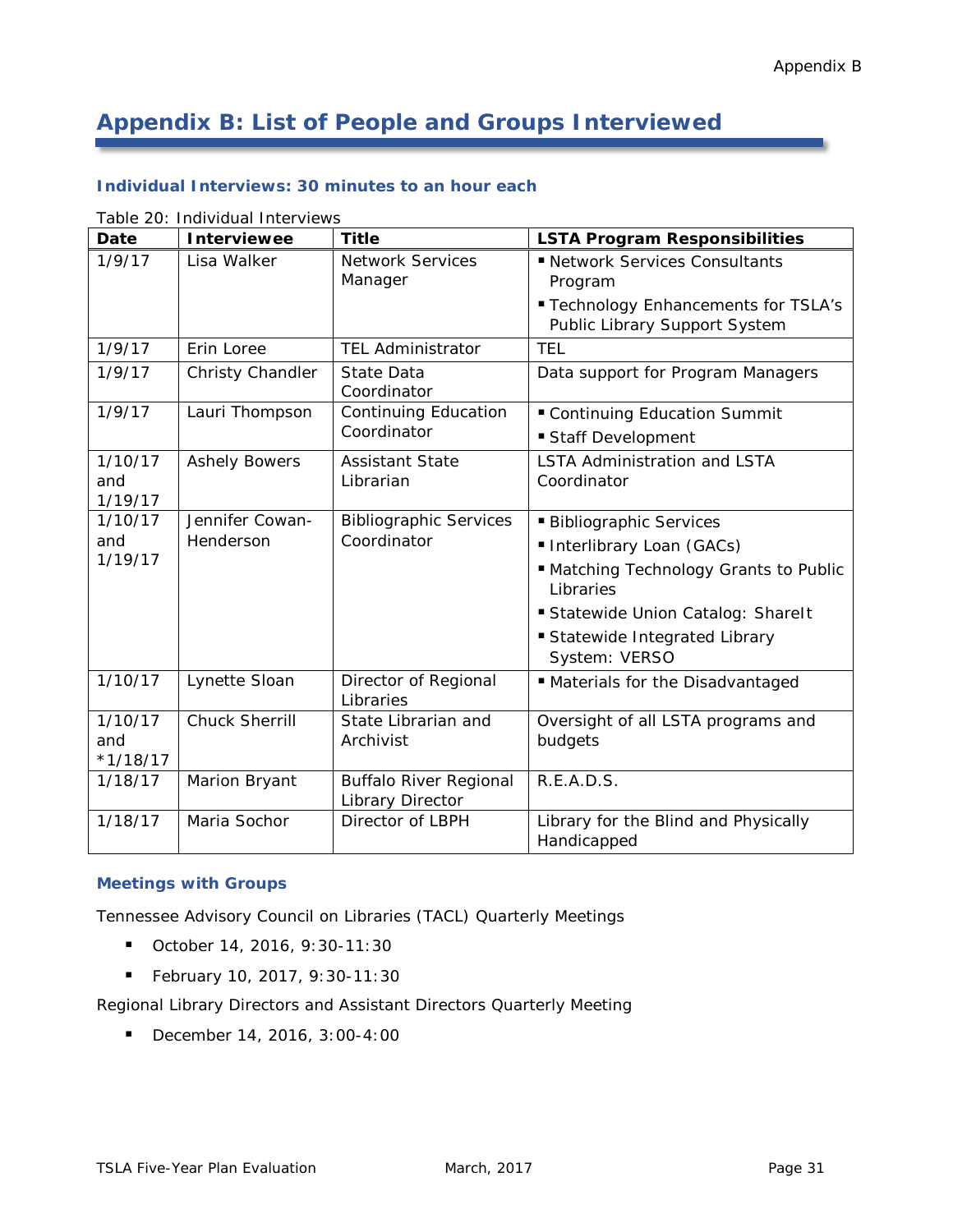# **Appendix C: Bibliography of All Documents Reviewed**

Gale Cengage Learning. *Tennessee Electronic Library Usage Reporting Narrative To Supplement and Support Usage Statistic Reports from 2014–2015.*

Himmel & Wilson. *An Independent Evaluation of Tennessee's Implementation of the Library Services and Technology Act Grants to States Program 2008-2012*. March, 2012

Institute of Museum and Library Services. *Guidelines for IMLS Grants to States Five-Year Evaluation*.

OCLC. *Online Catalogs: What Users and Librarians Want.* (Dublin, OH: OCLC, 2009).

OCLC "Worldshare Interlibrary Loan Resource Sharing Groups." Accessed January 19, 2017. [https://www.oclc.org/en/worldshare-ill/features/groups.html.](https://www.oclc.org/en/worldshare-ill/features/groups.html)

Steward, Scott. "TEL Usage: Past, Present, Future." PowerPoint Presentation. January 19, 2016.

State of Tennessee. Secretary of State's Office. *Tennessee Public Library Statistics, 2014, 2015, 2016*. SOS.org.<http://sos.tn.gov/products/tsla/tennessee-public-library-statistics> (accessed January, 2017)

Tennessee State Library and Archives. *Library Services and Technology Act Plan 2013-2017*, July 2012

Tennessee State Library and Archives. *Tennessee State Program Report Summary Fiscal Year 2013.*

Tennessee State Library and Archives. *Tennessee State Program Report Summary Fiscal Year 2014.*

Tennessee State Library and Archives. *Tennessee State Program Report Summary Fiscal Year 2015.*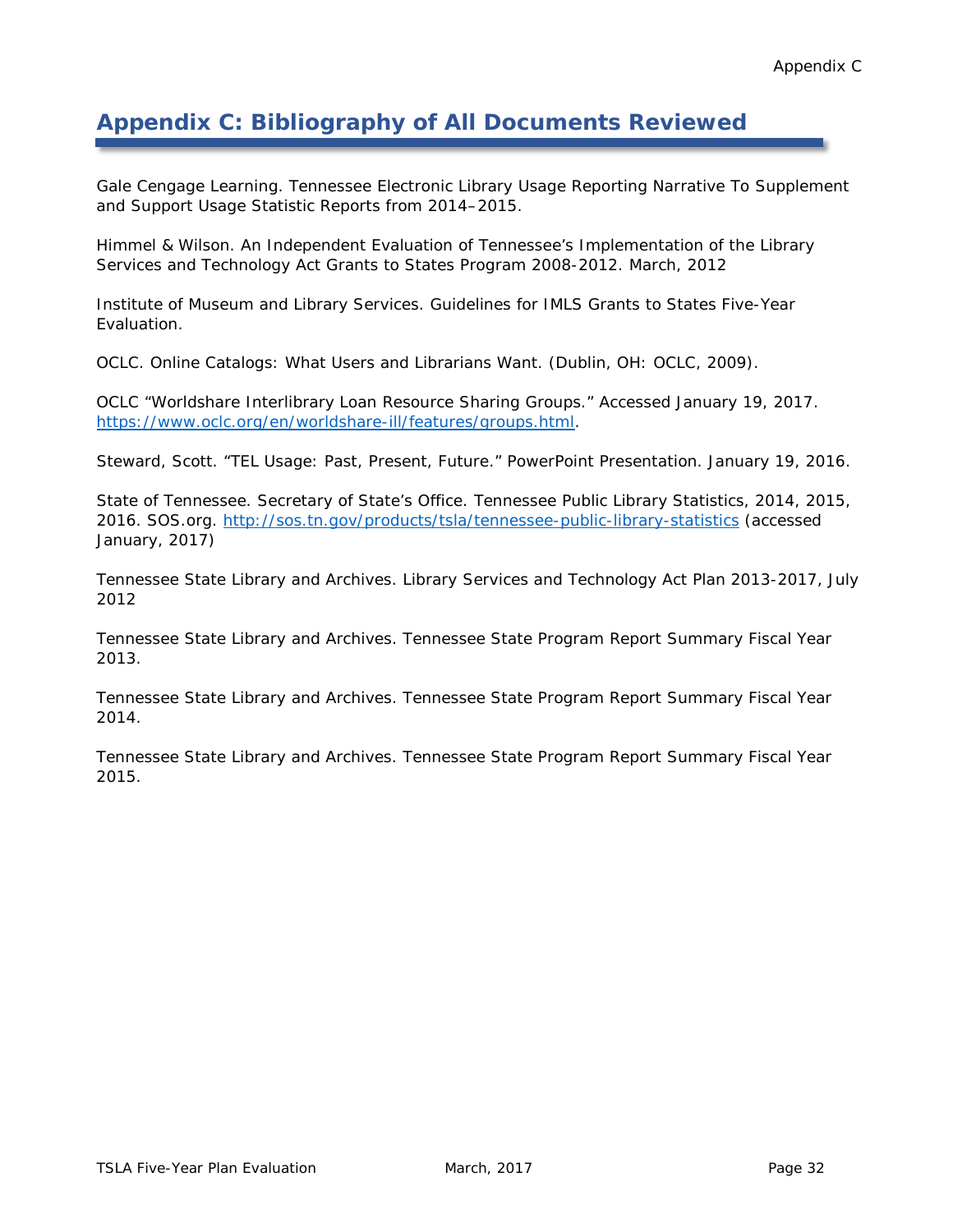### **Appendix D: Copies Research Instruments**

#### **Questions Asked During Individual Meetings with LSTA Program Managers**

- 1. Which LSTA programs do you think provide the most value to the citizens of Tennessee? Each interviewee was given a "Forced Choice" template to use to determine which programs "provided the most value to the people who live in Tennessee" (Table 21 below).
- 2. Tell me more about …

This question was different for each person and involved a review of the available data about the LSTA program being discussed. Depending on the program, questions included how the data was collected and by whom, how the data was tabulated, etc.

- 3. How has the data that has been collected about your program been used to make decisions about the program in the past three years?
- 4. What changes have been made in your program in the past three years? Why?
- 5. What do you think have been the greatest successes of your program in the past three years? What has made the most difference to the people who use library services in Tennessee?
- 6. What are the biggest challenges with your program? What are the biggest challenges with the administration of the LSTA program?
- 7. What changes would you like to see in your program in the next Five-Year Plan?
- 8. What data do you think would most effectively measure the value of your program to the people in Tennessee?

#### **Discussion Questions from the Meetings with the Tennessee Advisory Council on Libraries**

1. October 14, 2016 Meeting

The discussion began with a presentation by the evaluator that briefly described each LSTA-funded program. Then the TACL members divided into groups of three or four to discuss the following questions. After the small group discussions, the group reconvened to share their responses to the questions.

- What LSTA-funded programs do you think have been the most effective in helping local libraries provide better services to their users? Why?
- What LSTA-funded programs do you think have been less effective in helping local libraries provide better services to their users? Why?
- 2. February 10, 2017 Meeting

The discussion began with a presentation by the evaluator that summarized the results of this evaluation. Then the TACL members divided into groups of three or four to discuss the following questions. After the small group discussions, the group reconvened to share their responses to the questions.

**What percent of the LSTA budget should be allocated for each of the three priority** areas in the next five years?